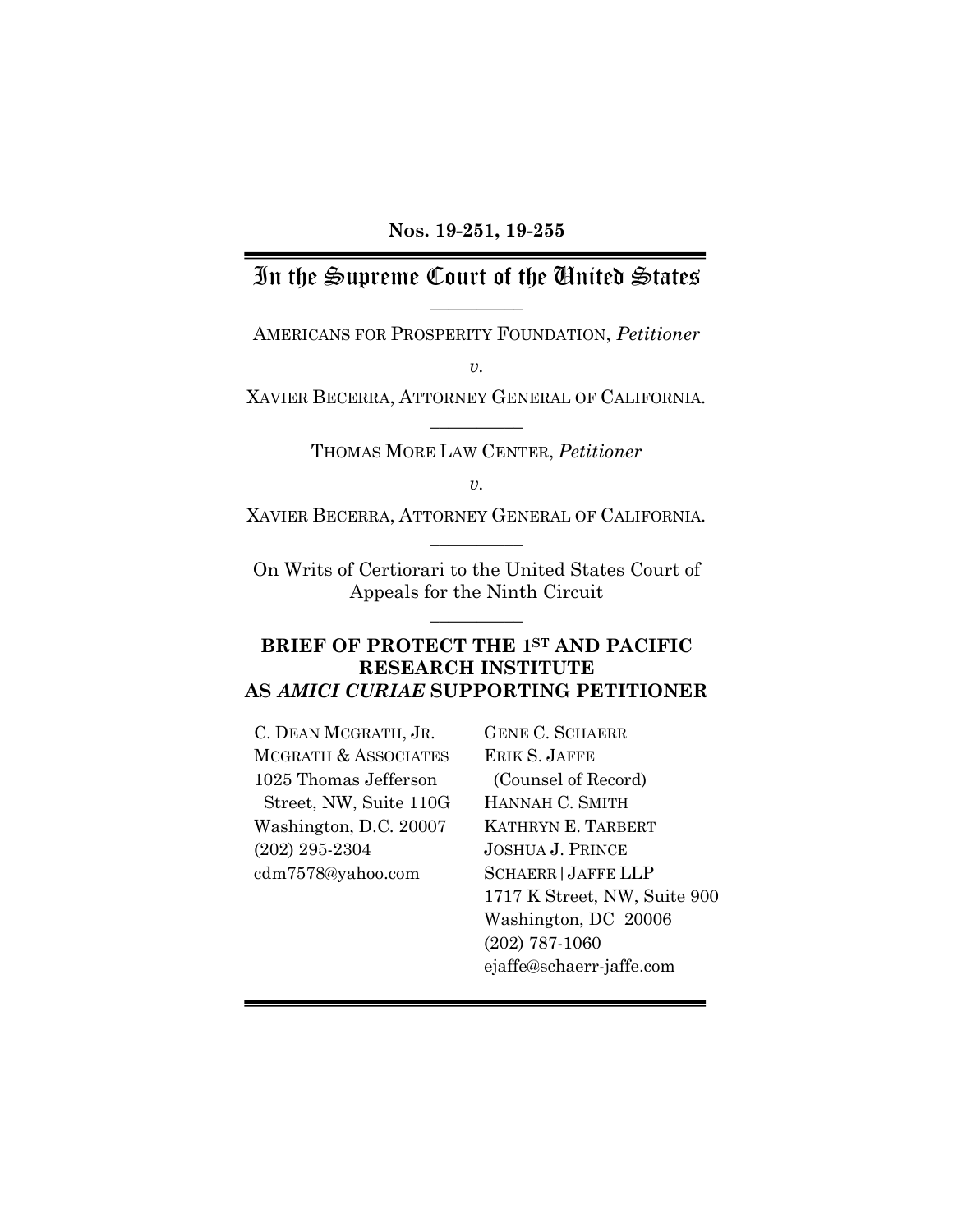## **QUESTION PRESENTED**

<span id="page-1-0"></span>Whether the exacting scrutiny this Court has long required of laws that abridge the freedoms of speech and association outside the election context—as called for by *NAACP* v. *Alabama ex rel. Patterson*, 357 U.S. 449 (1958), and its progeny—can be satisfied absent a showing that a blanket governmental demand for the individual identities and addresses of major donors to private nonprofit organizations is narrowly tailored to an asserted law-enforcement interest.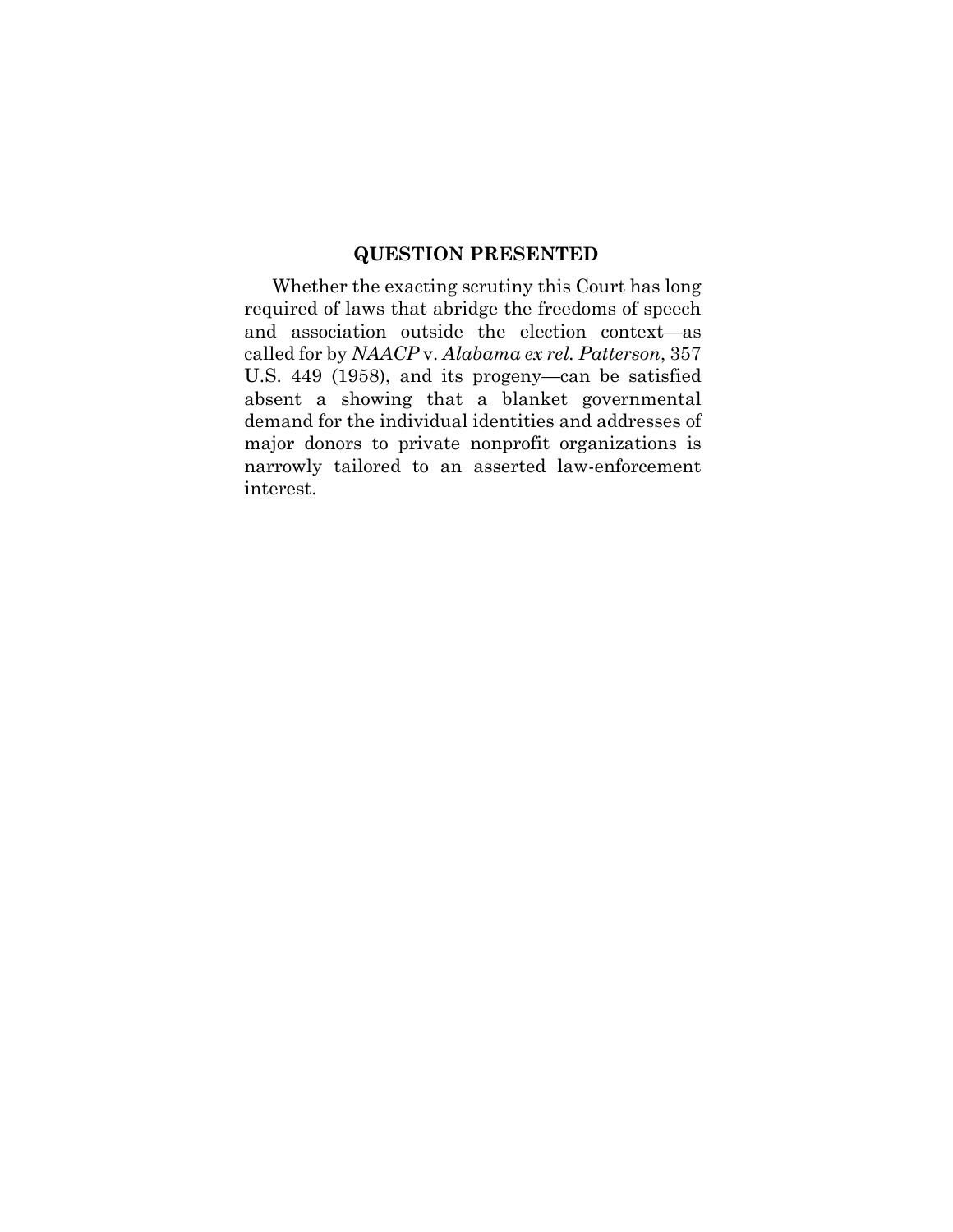# **TABLE OF CONTENTS**

| INTRODUCTION AND INTERESTS OF AMICI 1                                                                                                             |
|---------------------------------------------------------------------------------------------------------------------------------------------------|
|                                                                                                                                                   |
|                                                                                                                                                   |
| Donor Information Disclosed to the Government<br>L                                                                                                |
| A. History shows that government officials often<br>abuse donor or membership information to<br>target and harass disfavored voices and           |
| B. The risk of such misuse chills protected                                                                                                       |
| II. Compiling Donor Information in Government<br>Hands Makes It Vulnerable to Public Disclosure<br>that Would Subject Donors to Significant Harms |
|                                                                                                                                                   |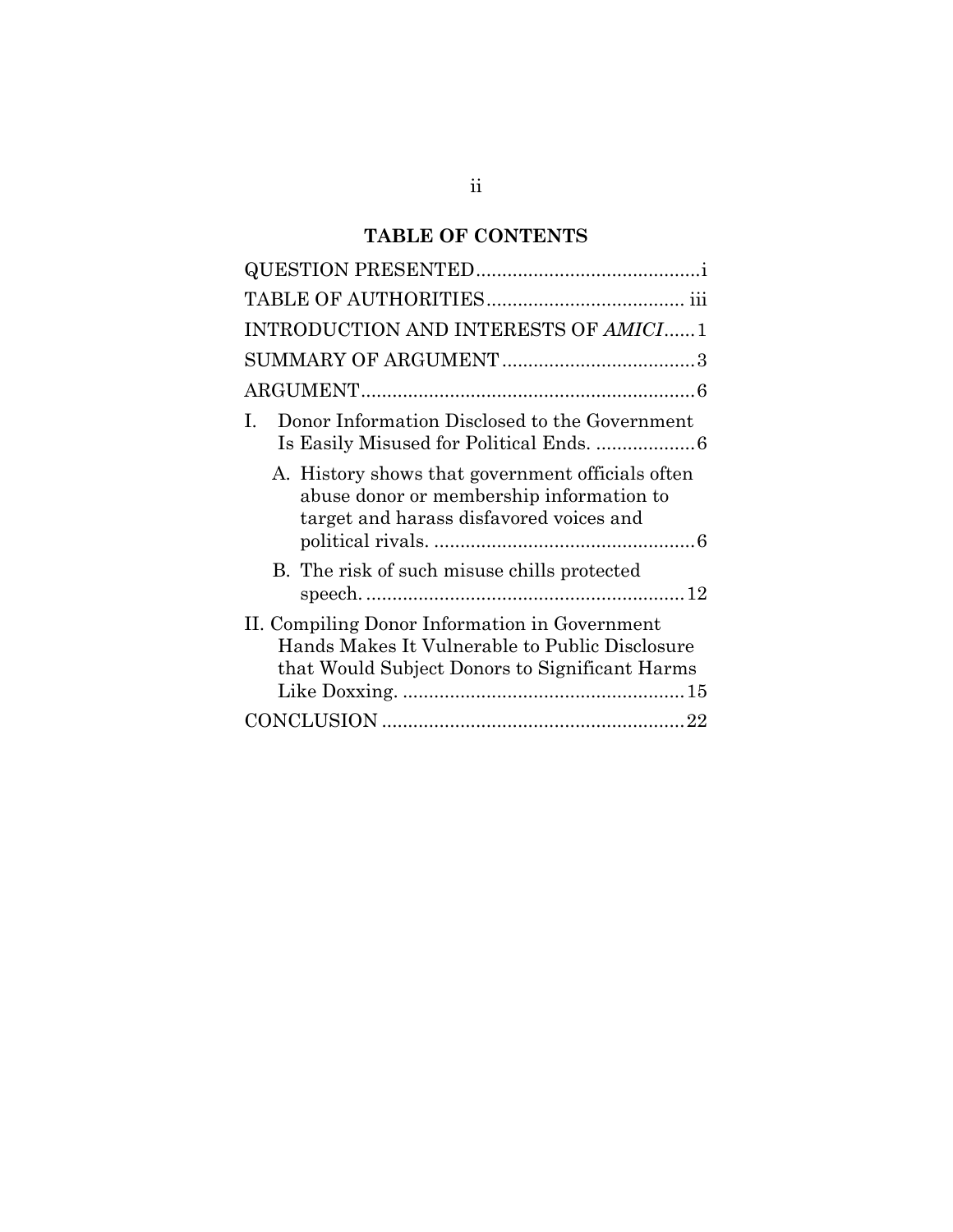## **TABLE OF AUTHORITIES**

## <span id="page-3-0"></span>**Cases**

| Brown v. Socialist Workers '74 Campaign Comm.<br>(Ohio),                           |
|------------------------------------------------------------------------------------|
| Communist Party of U.S. v. Subversive Activities<br>Control Bd.,                   |
| Dombrowski v. Pfister,                                                             |
| Lamont v. Postmaster General,                                                      |
| NAACP v. Alabama ex rel. Patterson,                                                |
| Planned Parenthood of Columbia/Willamette, Inc. v.<br>Am. Coal. of Life Activists, |
| Riley v. Nat'l Fed'n of the Blind of N.C.,                                         |
| Shelton v. Tucker,                                                                 |
| United States v. Robel,                                                            |
| United States v. Stevens,                                                          |
| Statutes                                                                           |
|                                                                                    |
|                                                                                    |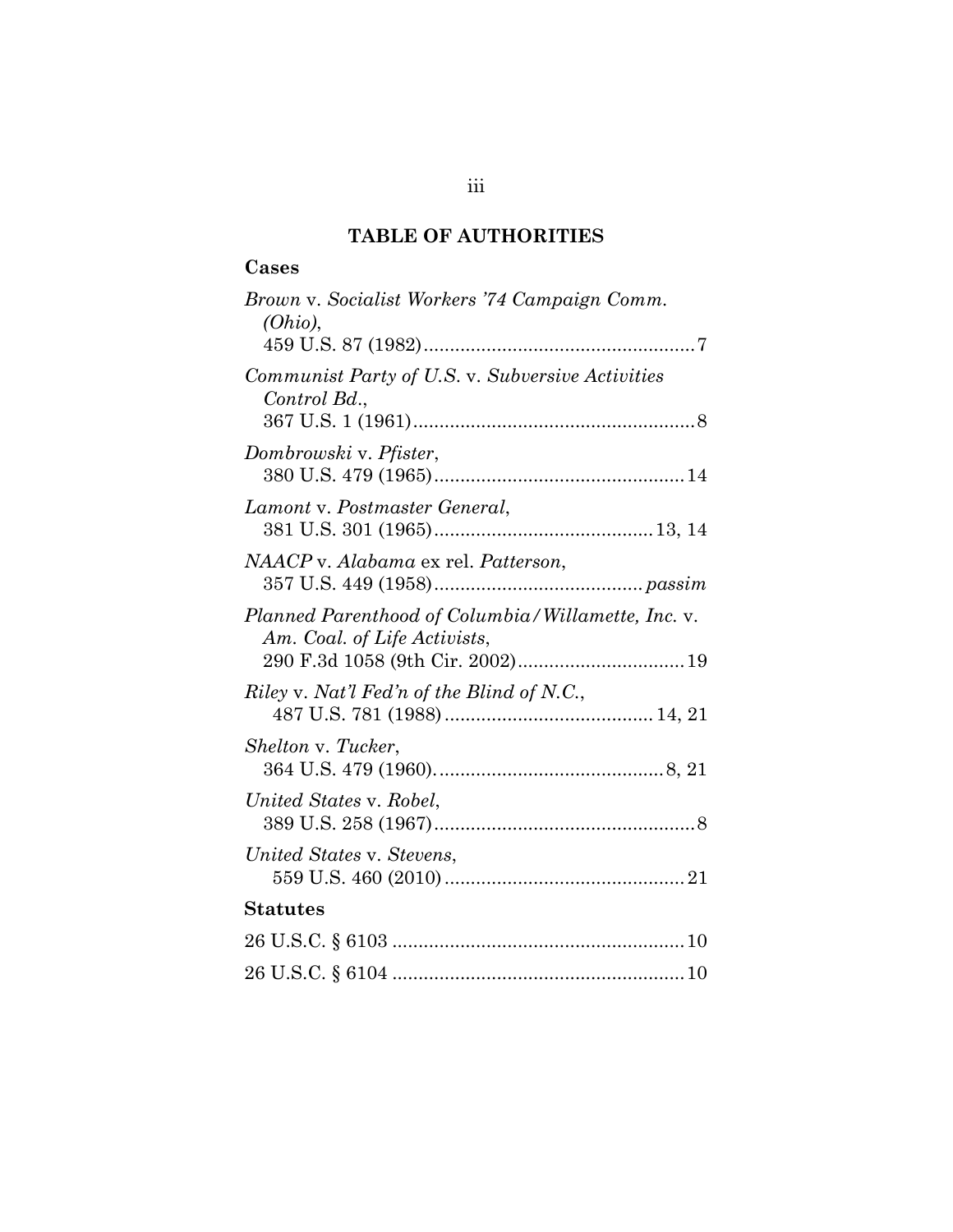# **Other Authorities**

| John Adams,<br>VII. An Essay on Man's Lust for Power (1763),<br>https://founders.archives.gov/documents/Adams/06-<br>$01-02-0045-0008\ldots$                                                                                 |
|------------------------------------------------------------------------------------------------------------------------------------------------------------------------------------------------------------------------------|
| John A. Andrew III,<br>Power to Destroy: The Political Uses of the IRS                                                                                                                                                       |
| Nellie Bowles,<br>How 'Doxxing' Became a Mainstream Tool in the<br><i>Culture Wars, N.Y. Times, (Aug. 30, 2017),</i><br>https://www.nytimes.com/2017/08/30/technology/do                                                     |
| Ali Breland,<br>Alt-Right Trolls Are Trying to Sabotage Black Lives<br><i>Matter Chatrooms, Mother Jones (June 8, 2020),</i><br>https://www.motherjones.com/anti-racism-police-<br>protest/2020/06/black-lives-matter-4chan- |
| Kelly Brewington,<br>NAACP refuses IRS demand for documents, The<br>Baltimore Sun (Feb. 1, 2005),<br>https://www.baltimoresun.com/maryland/balte.md.                                                                         |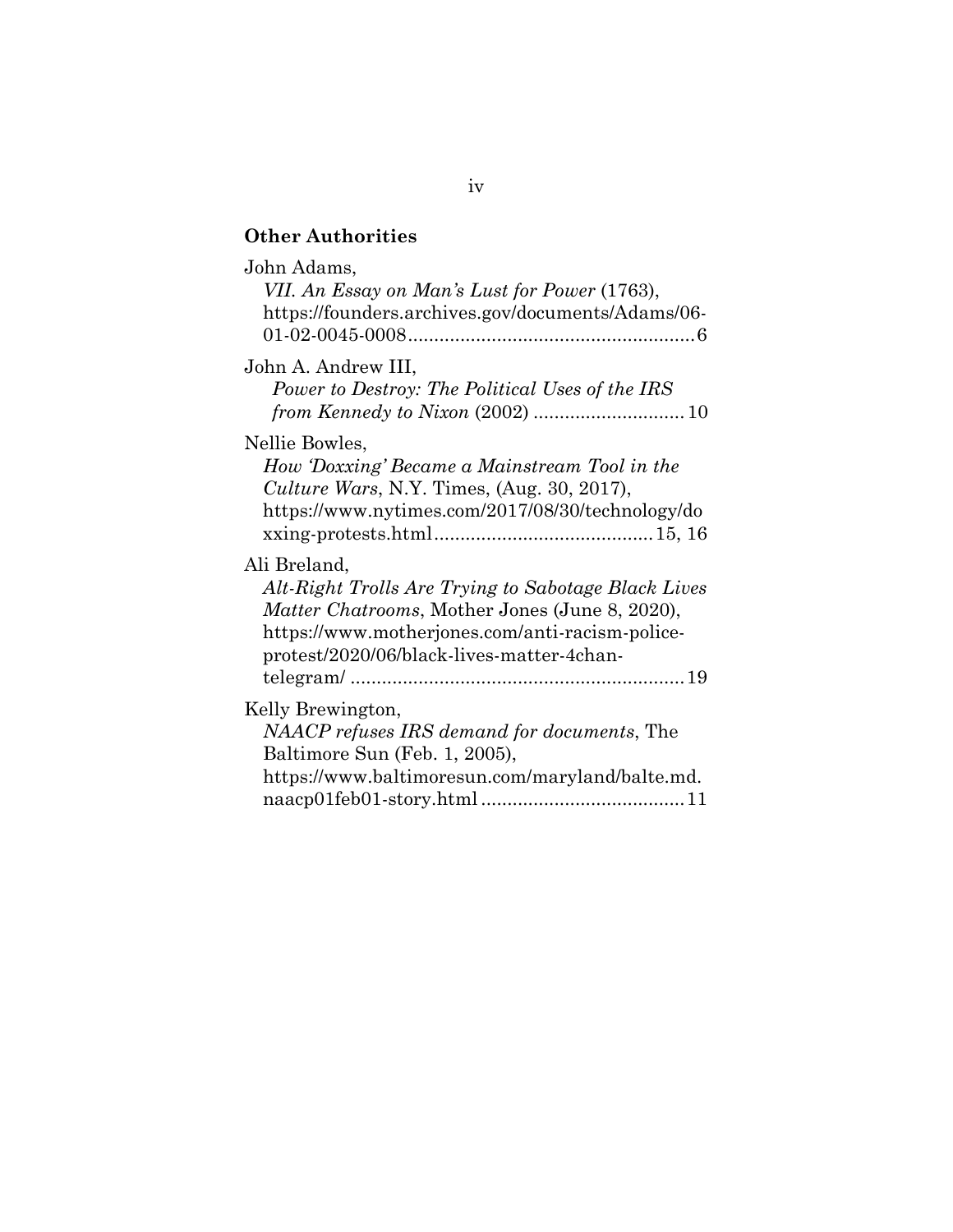| David S. Cohen & Krysten Connon,<br>Strikethrough (Fatality), Slate (May 21, 2015 3:38<br>PM), https://slate.com/news-and-<br>politics/2015/05/neal-horsley-of-nuremberg-files-<br>died-true-threats-case-reconsidered-by-supreme- |
|------------------------------------------------------------------------------------------------------------------------------------------------------------------------------------------------------------------------------------|
| Lewis Deschler,<br>3 Deschler's Precedents of the House of<br>Representatives ch. 14, §15.13,<br>https://www.govinfo.gov/content/pkg/GPO-<br>HPRECDESCHLERSV3/pdf/GPO-HPREC-                                                       |
| Emma Grey Ellis,<br>Swatting is a Deadly Problem—Here's the Solution,<br>Wired, (Aug. 22, 2019, 7:00 AM),<br>https://www.wired.com/story/how-to-stop-swatting-                                                                     |
| Burton W. Folsom Jr.,<br>New Deal Or Raw Deal?: How FDR's Economic                                                                                                                                                                 |
| Julia M. MacAllister,<br>The Doxing Dilemma: Seeking a Remedy for the<br>Malicious Publication of Personal Information,<br>85 Fordham L. Rev. 2452 (2017).  17                                                                     |
| Matthew A. Melone,<br>A Leg to Stand On: Is There A Legal And<br>Prudential Solution To The Problem Of Taxpayer<br>Standing In The Federal Tax Context?,                                                                           |

v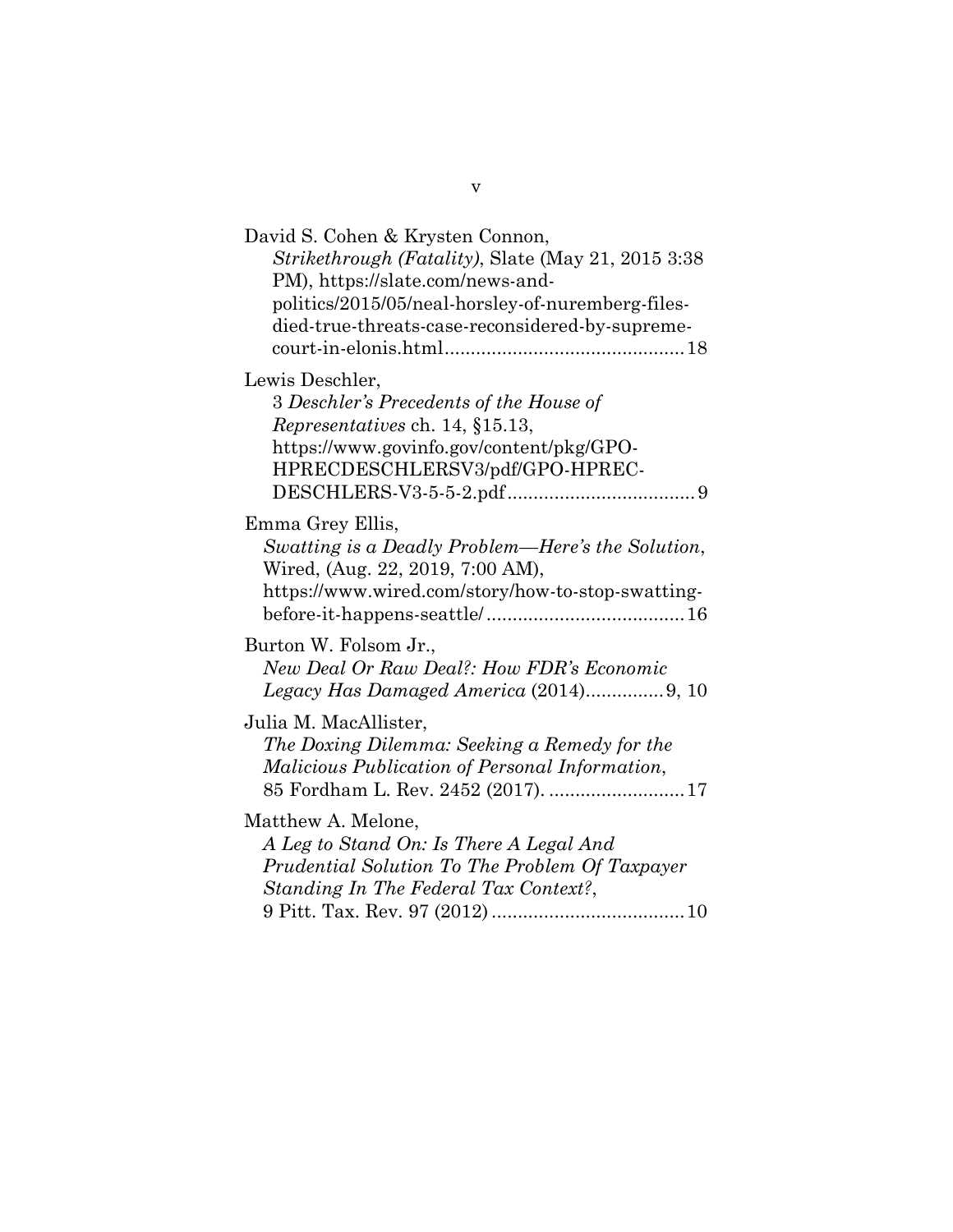| Thomas Messner,<br>The Price of Prop 8, The Heritage Foundation, (Oct.<br>22, 2009), https://www.heritage.org/marriage-and-                                                                                                                         |
|-----------------------------------------------------------------------------------------------------------------------------------------------------------------------------------------------------------------------------------------------------|
| Tim Murphy,<br>Shocking IRS Witch Hunt? Actually, It's a Time-<br>Honored Tradition, Mother Jones (May 14, 2013),<br>https://www.motherjones.com/politics/2013/05/irs-<br>witchhunts-tea-party-history-mother-jones/11                              |
| Peter Overby,<br>IRS Apologizes For Aggressive Scrutiny Of<br>Conservative Groups, NPR (Oct. 27, 2017),<br>https://www.npr.org/2017/10/27/560308997/irs-<br>apologizes-for-aggressive-scrutiny-of-conservative-<br>$groups \dots \dots \dots \dots$ |
| Elliott Roosevelt and James Brough,<br>A Rendezvous With Destiny: The Roosevelts Of The                                                                                                                                                             |
| S. Rep. 94-938, 1976 U.S.C.C.A.N. 3438  10, 15                                                                                                                                                                                                      |
| Rene Sanchez,<br>Abortion Foes' Internet Site on Trial, Washington<br>Post (Jan. 15, 1999),<br>https://www.washingtonpost.com/wp-<br>srv/national/longterm/abortviolence/stories/website                                                            |
| Vegas Tenold,<br>To Doxx a Racist, The New Republic (Jul. 26,<br>2018), https://newrepublic.com/article/150159/                                                                                                                                     |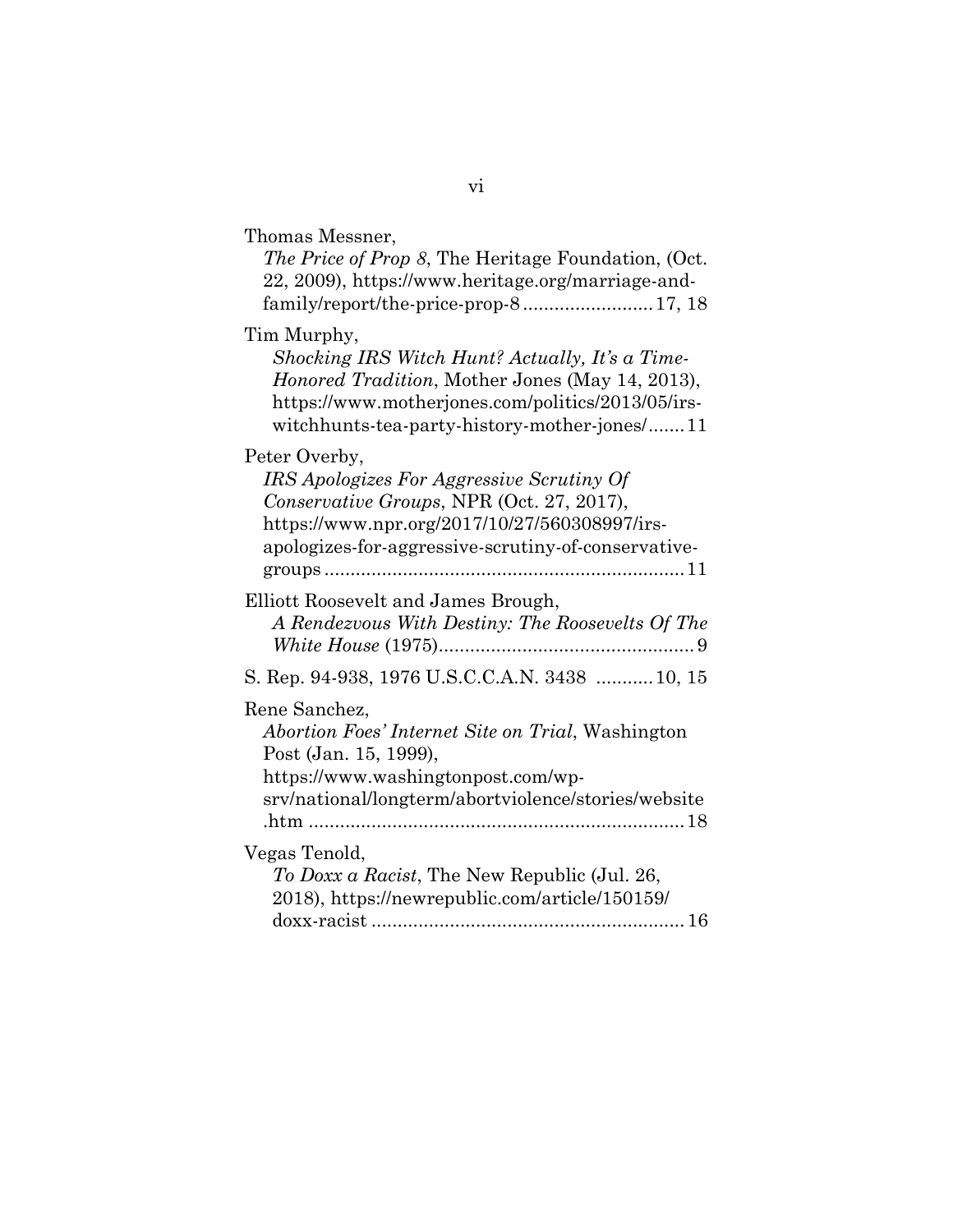Steve Usdin,

| When the CIA Infiltrated a Presidential          |
|--------------------------------------------------|
| Campaign, Politico (May 22, 2018),               |
| https://www.politico.com/magazine/story/2018/05/ |
| 22/cia-fbi-spy-presidential-campaign-trump-      |
|                                                  |

vii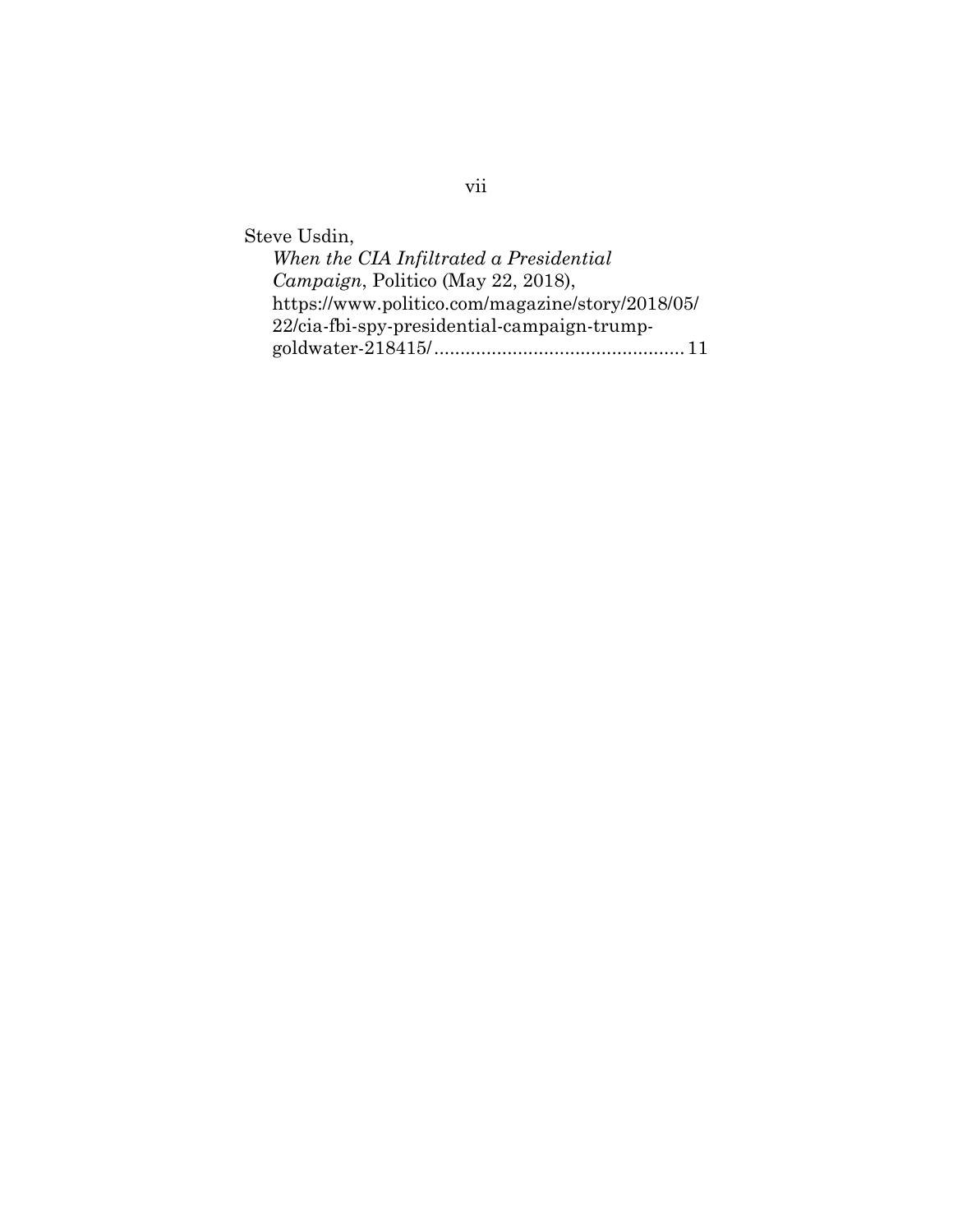#### <span id="page-8-0"></span>**INTRODUCTION AND INTERESTS OF** *AMICI*[1](#page-8-1)

Before a charity can solicit even a single penny in California, it must first disclose all substantial donors' names and addresses to the California Attorney General's Office. Despite the lack of any law or regulation explicitly commanding such disclosure, the Attorney General's Office has nevertheless demanded it for over a decade. Noncompliance bars charities from soliciting any donations—constricting the lifeblood of all such nonprofit organizations.

This practice contravenes this Court's long recognition of the central importance of anonymity for those espousing unpopular or politically charged viewpoints. That importance is only heightened in a world where data is stored electronically and can be accessed remotely. Indeed, California itself has a checkered track record of playing fast and loose with highly sensitive donor information. Its carelessness has already exposed countless donors to abuse by state actors. And that says nothing of the danger that, by compiling donor information in one government location, California increases the risk of that information's being hacked and inappropriately used by online mobs.

Such risks have an inordinate chilling effect on association and free speech. And this carries high

<span id="page-8-1"></span><sup>1</sup> All parties have consented to the filing of this brief. No counsel for a party authored it in whole or in part, nor did any person or entity, other than *Amici* and their counsel, make a monetary contribution to fund its preparation or submission. *Amici* are not publicly traded and have no parent corporations. No publicly traded corporation owns 10% or more of either *Amici*.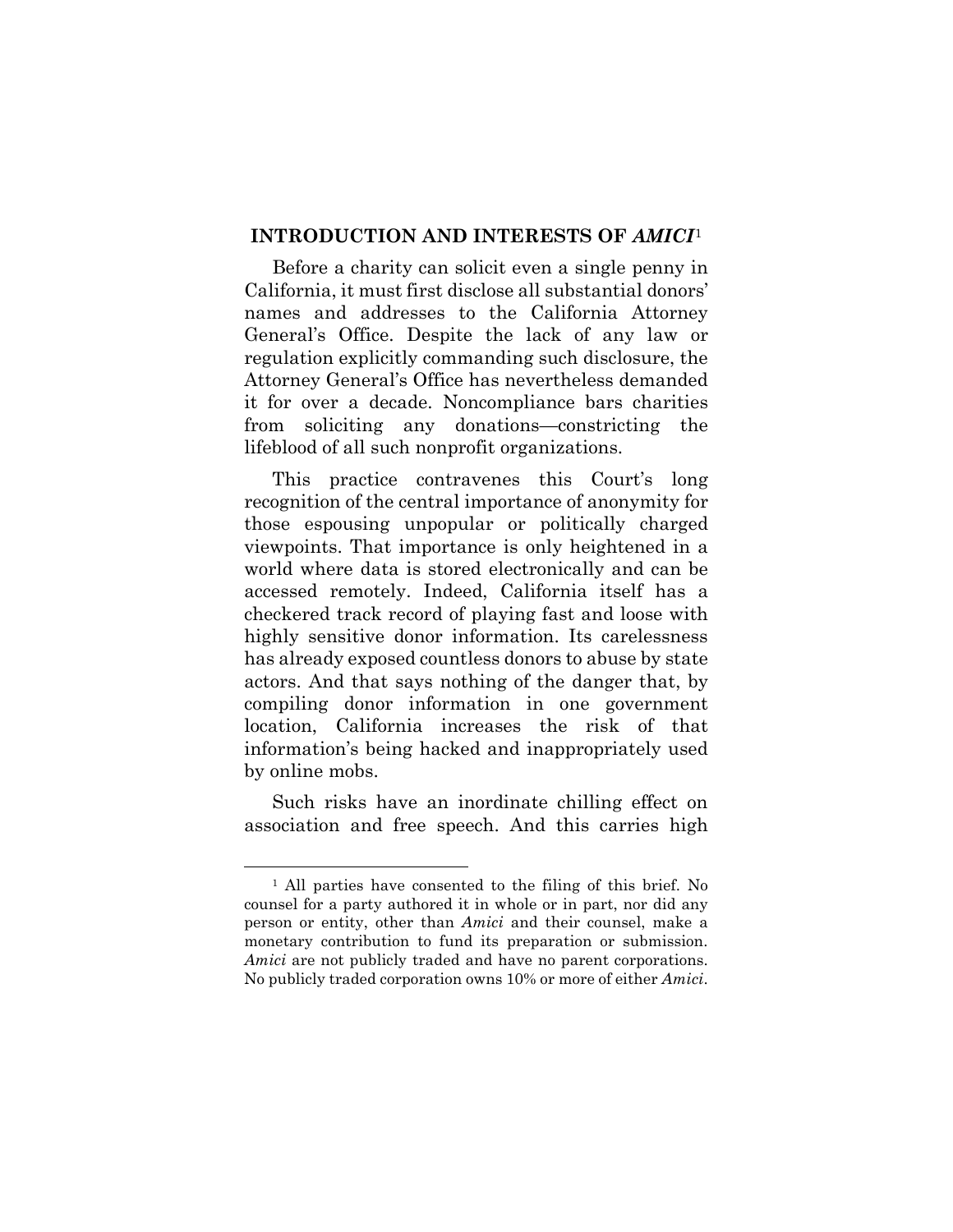personal and societal costs, effectively depriving many Californians of their fundamental right to freely associate and further views they deem important by donating to those groups best suited to spread their views. By ignoring these profound dangers, the Ninth Circuit's decision below chips away at the First Amendment's bedrock.

These effects are of special concern to *Amici. Amicus* Protect the 1st (PT1) is a nonprofit nonpartisan 501(c)(4) organization that advocates for protecting First Amendment rights in all applicable arenas. PT1 is concerned about all facets of the First Amendment and advocates on behalf of people from across the ideological spectrum, people of all religions and no religion, and people who may not even agree with the organization's views. Because of its commitment to the robust realization of the First Amendment, PT1 is concerned with the chilling effects of California's disclosure requirement, as well as the great potential that a centralized database could lead to doxxing.

*Amicus* Pacific Research Institute (PRI) is a nonprofit nonpartisan  $501(c)(3)$  organization that champions freedom, opportunity, and personal responsibility by advancing free-market policy solutions to the issues that impact the daily lives of all Americans. It demonstrates how free interaction among consumers, businesses, and voluntary associations is more effective than government action at providing the important results we all seek—good schools, quality health care, a clean environment, and economic growth. Founded in 1979 and based in California, PRI is supported by private contributions.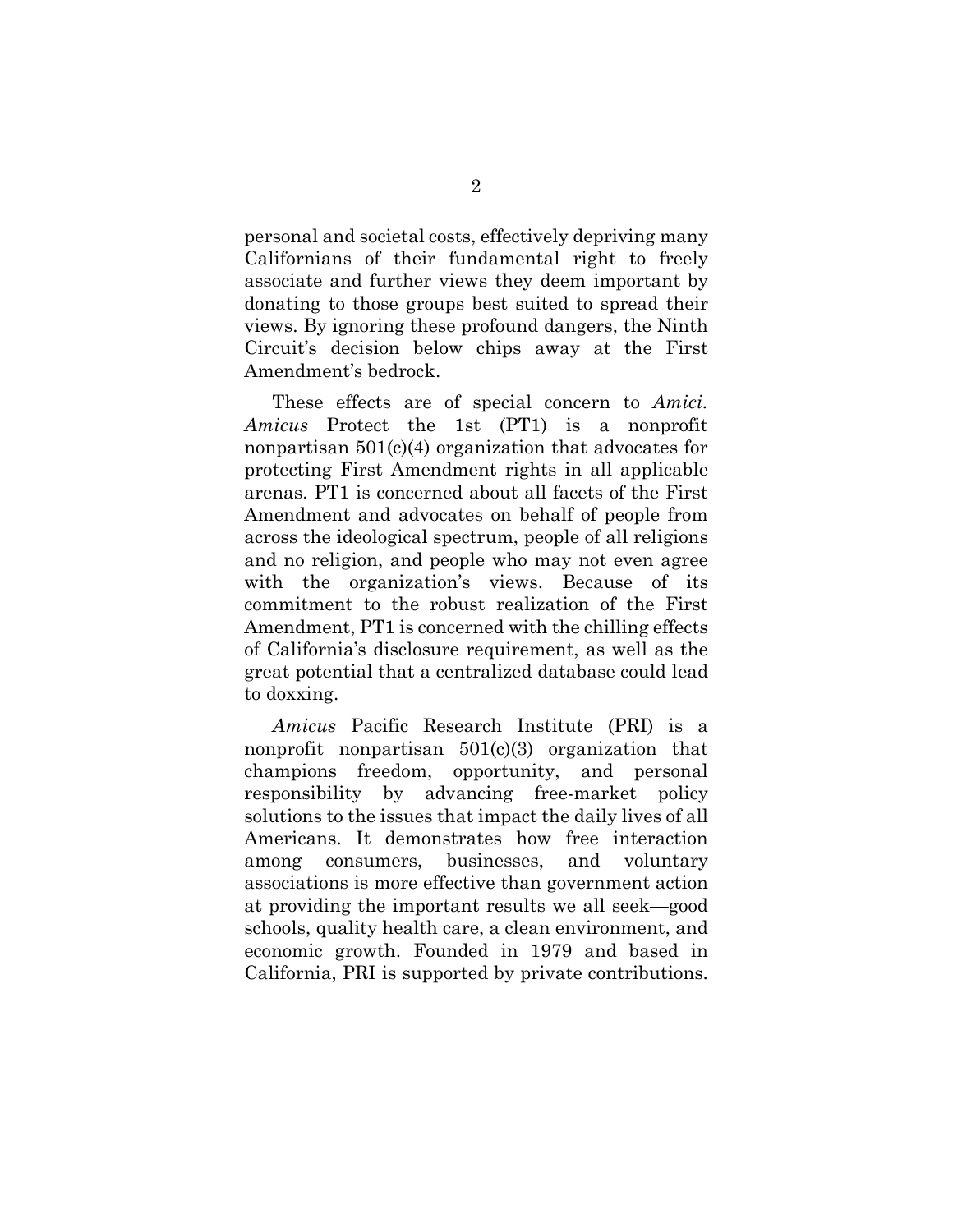Its activities include publications, public events, media commentary, invited legislative testimony, and community outreach.

*Amici* are interested in this case both as a matter of constitutional principle and for organizational concerns regarding their own donors' confidentiality. PRI's Center for California Reform develops policy solutions frequently at odds with those favored by the California government, and accordingly, many of its donors seek anonymity. Although PT1 is not currently subject to California's disclosure demands, it is concerned that the Ninth Circuit's lax constitutional analysis could lead to far more aggressive disclosure demands throughout the country, imposed at the whim of a current or future state attorney general or governor. Because the decision below significantly harms the First Amendment, this Court should require donor disclosure measures like California's to satisfy heightened scrutiny.

#### **SUMMARY OF ARGUMENT**

<span id="page-10-0"></span>We live in sharply divided and increasingly violent times. Civil discourse over political disagreements is on the wane, and threats, harassment, demonization, and violence against perceived political enemies is growing across the political spectrum. This is not the first time we have lived through such times, and it will not be the last. But precisely because this is a recurring problem, this Court has recognized that persons may sometimes wish to engage in speech and association anonymously rather than risk the sometimes-severe dangers of exposure, whether from politically driven government officials or from overly self-righteous or unhinged members of the public.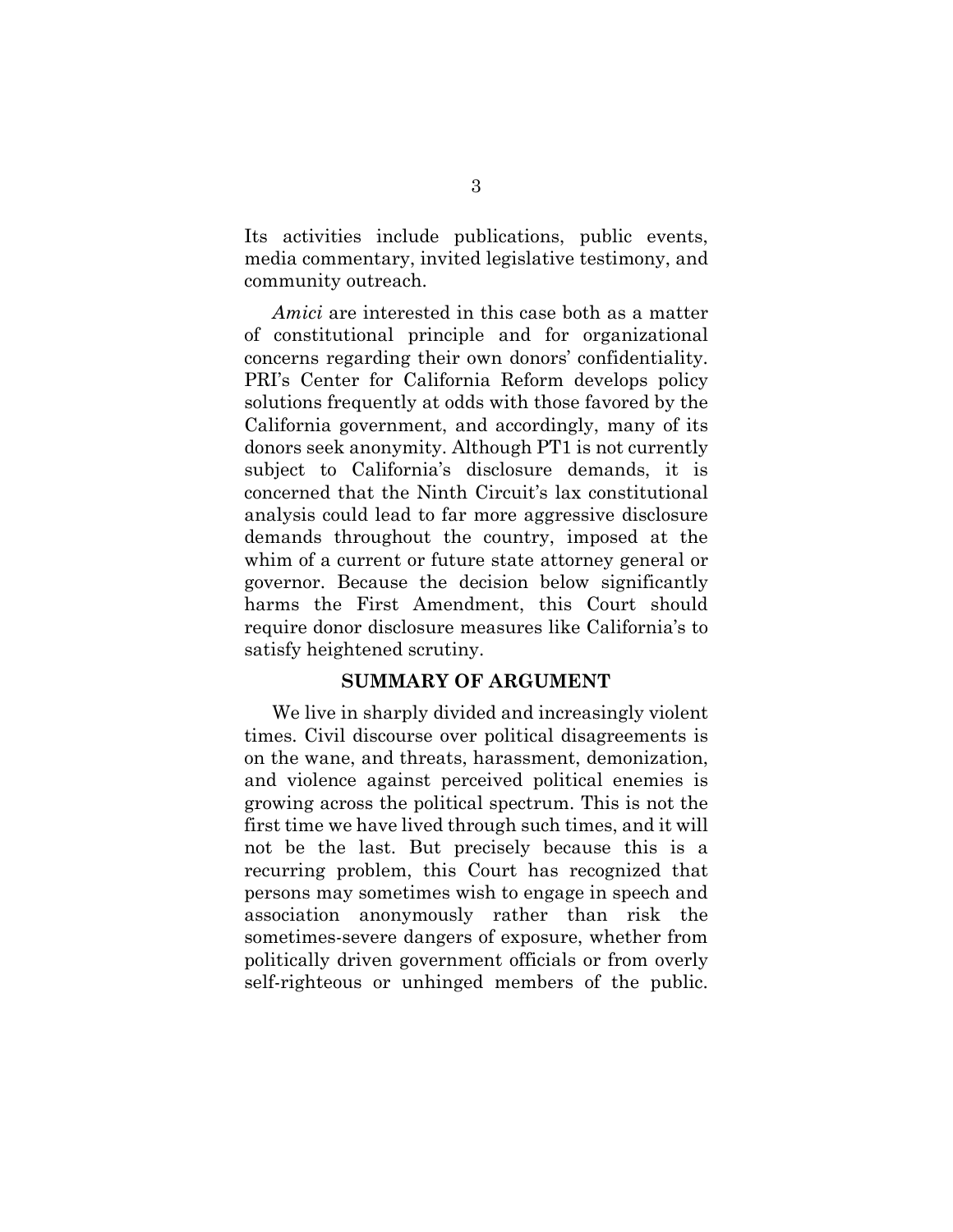Privacy of political association in such circumstances is essential, and genuinely exacting scrutiny should be applied from the outset to any attempt to breach such privacy.

I. Donor-disclosure requirements such as the one in this case give public officials enormous amounts of revealing information that can be abused. Faced with the risk of such abuse, many donors will simply choose not to make donations. Because the risk of such abuse is undeniably real and increasingly severe, disclosure measures should be subject to exacting scrutiny from the outset, both on their face and as applied.

Indeed, history shows repeated episodes of government officials at all levels abusing disclosed information to target and harass disfavored voices and political rivals. The reality of past examples and the risk of future misuse of information collected by the government chills protected speech and harms association. Such dangers are neither ethereal nor hypothetical. Governments have consistently compelled disclosure as a way of obtaining ammunition to target, harass, and ultimately silence unpopular voices and political enemies. Officials from the chief executive to civil servants have abused their positions by accessing citizens' sensitive information—obtained through disclosure requirements—to get them to kowtow to the government's whim.

Many of these breaches of public trust occurred under the false flag of legitimate purposes, as was the case in *NAACP* v. *Alabama* ex rel. *Patterson*, 357 U.S. 449 (1958). Throughout history, senatorial witch hunts, state disclosure regimes, and presidential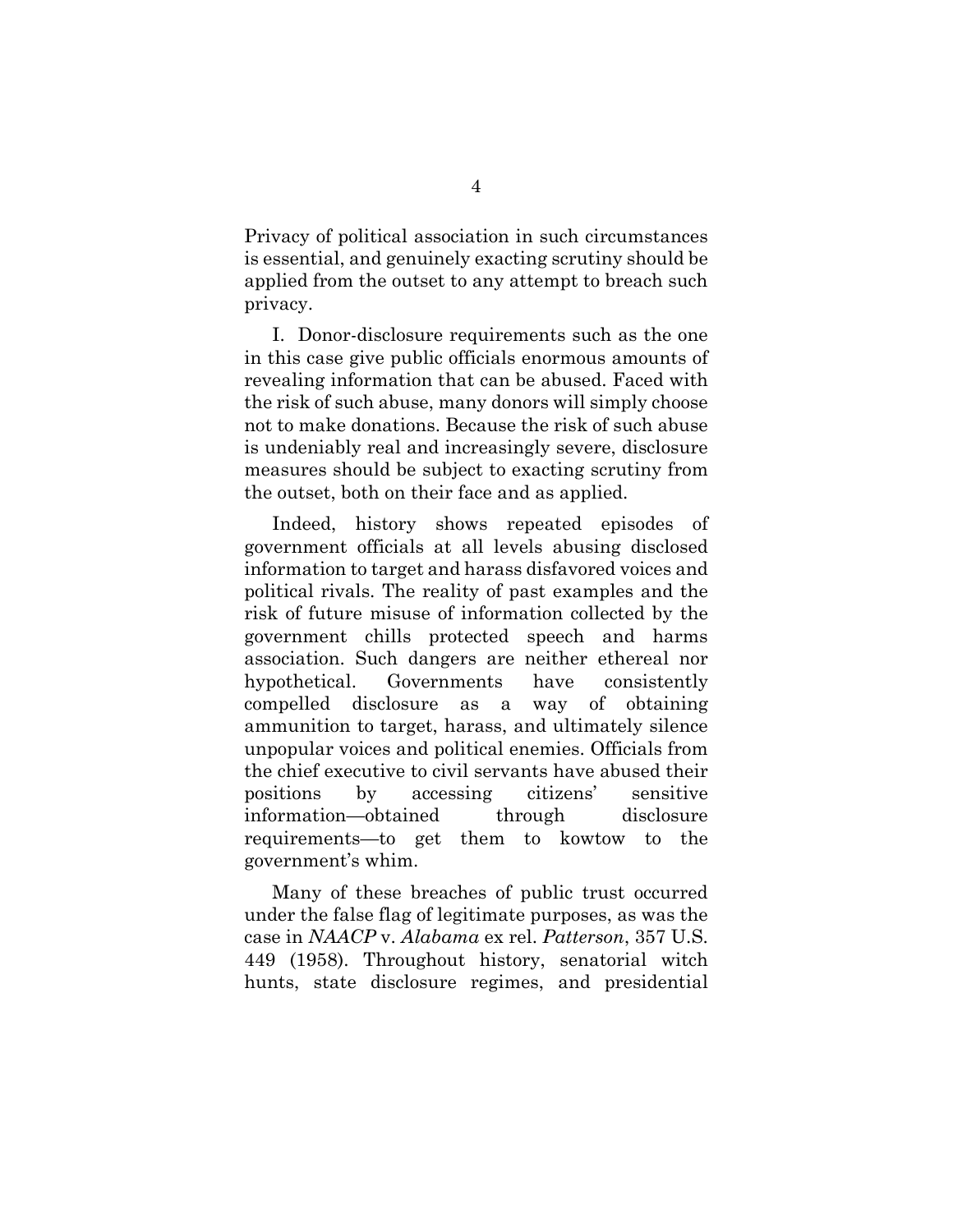access to tax records have been abused to harm and often demonize pesky political opponents and to silence unpopular groups and viewpoints.

Faced with this demonstrable history and the continuing likelihood of government abuse, many would-be donors will understandably decline to exercise their rights to speech and association at all. To thaw this chilling effect, this Court should hold that donor-disclosure laws are subject to exacting scrutiny whereby the government must show that the means of achieving its legitimate ends are narrowly tailored to achieve those ends without chilling First Amendment rights.

II. In addition to the risk of abuse by government itself when it demands access to sensitive information on First Amendment speech and association, California's disclosure scheme also imposes the further risk of intentional or unintentional disclosure to the public and the severe consequences that can ensue in divided and intemperate times such as ours. By centrally compiling sensitive donor data, California has increased the risk not only that it may be intentionally leaked, but also that it could be hacked by non-governmental actors.

Online mobs, also known as "doxxers," have hacked into similar databases to publicly punish those they deem to lack—or perhaps even oppose—some preferred measure of ideological purity. Doxxing affects individuals across the political spectrum without regard for ideology or, often, truth. As with the risk of government abuse, the risk that information in governmental databases could be leaked or hacked will lead donors to question whether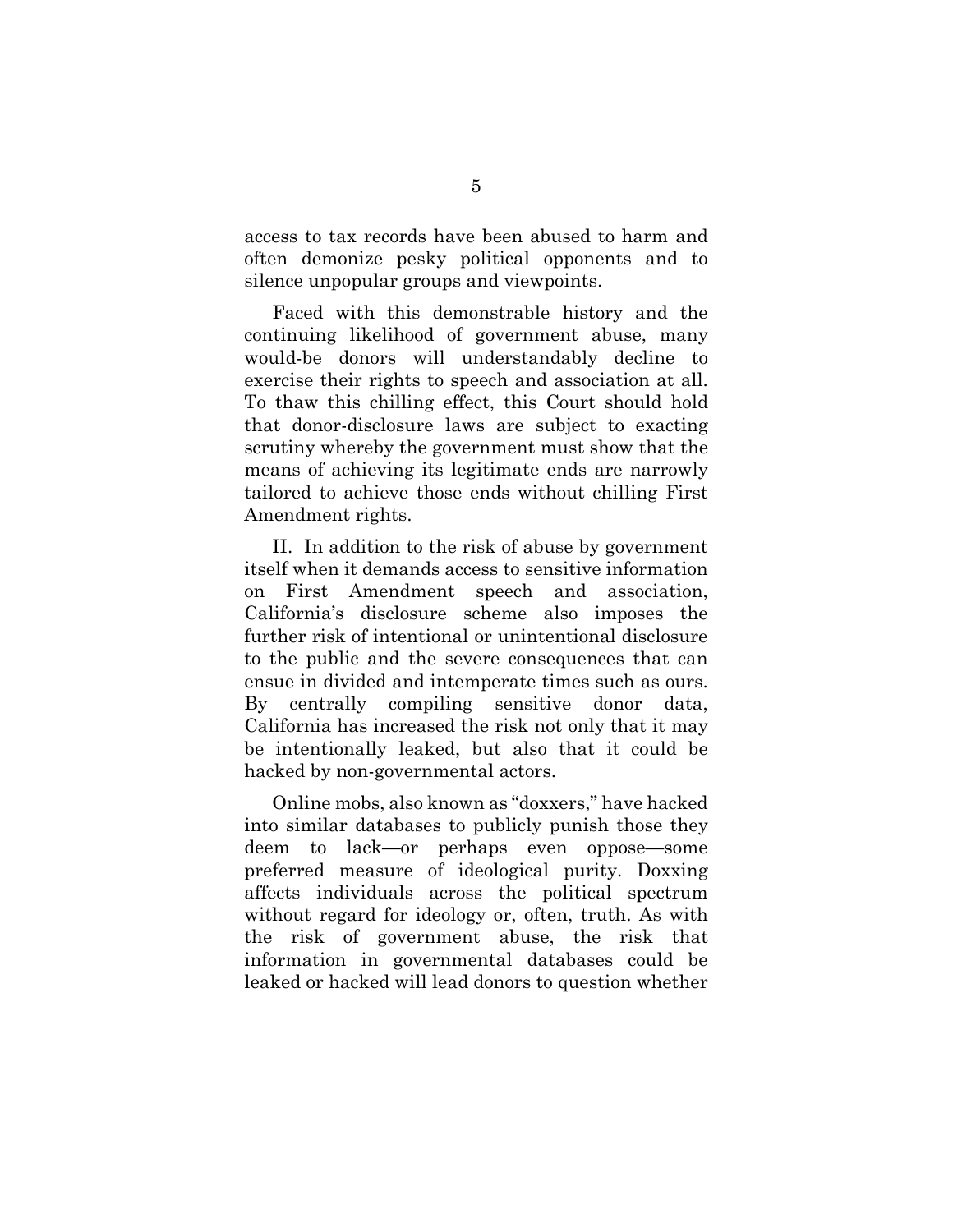it is worth it to speak and associate with California charities at all. For many donors, the high personal and social costs associated with doxxing will inevitably outweigh the benefits of associating with potentially disfavored charities.

#### **ARGUMENT**

### <span id="page-13-1"></span><span id="page-13-0"></span>**I. Donor Information Disclosed to the Government Is Easily Misused for Political Ends.**

As John Adams famously observed, "left to the natural Emotions of his own Mind, unrestrained and [unchecked] by other Power extrinsic to himself," "all Men would be Tyrants if they could."[2](#page-13-3) This includes public officials and private online vigilantes whose actions chill speech and punish association. Constitutional safeguards, therefore, should bank and cool—or at least shield individuals against—these destructive natural propensities.

## <span id="page-13-2"></span>**A. History shows that government officials often abuse donor or membership information to target and harass disfavored voices and political rivals.**

Current concerns with donor-informationcollection schemes formed not in a vacuum, but against the backdrop of a sadly repeating history. Time and again, government officials have abused similar information to suppress their enemies, silence their rivals, and stifle unpopular views. Because of this unfortunate history, this Court should require

<span id="page-13-3"></span><sup>2</sup> John Adams, *VII. An Essay on Man's Lust for Power* (1763), [https://founders.archives.gov/documents/Adams/06-01-02-0045-](https://founders.archives.gov/documents/Adams/06-01-02-0045-0008) [0008.](https://founders.archives.gov/documents/Adams/06-01-02-0045-0008)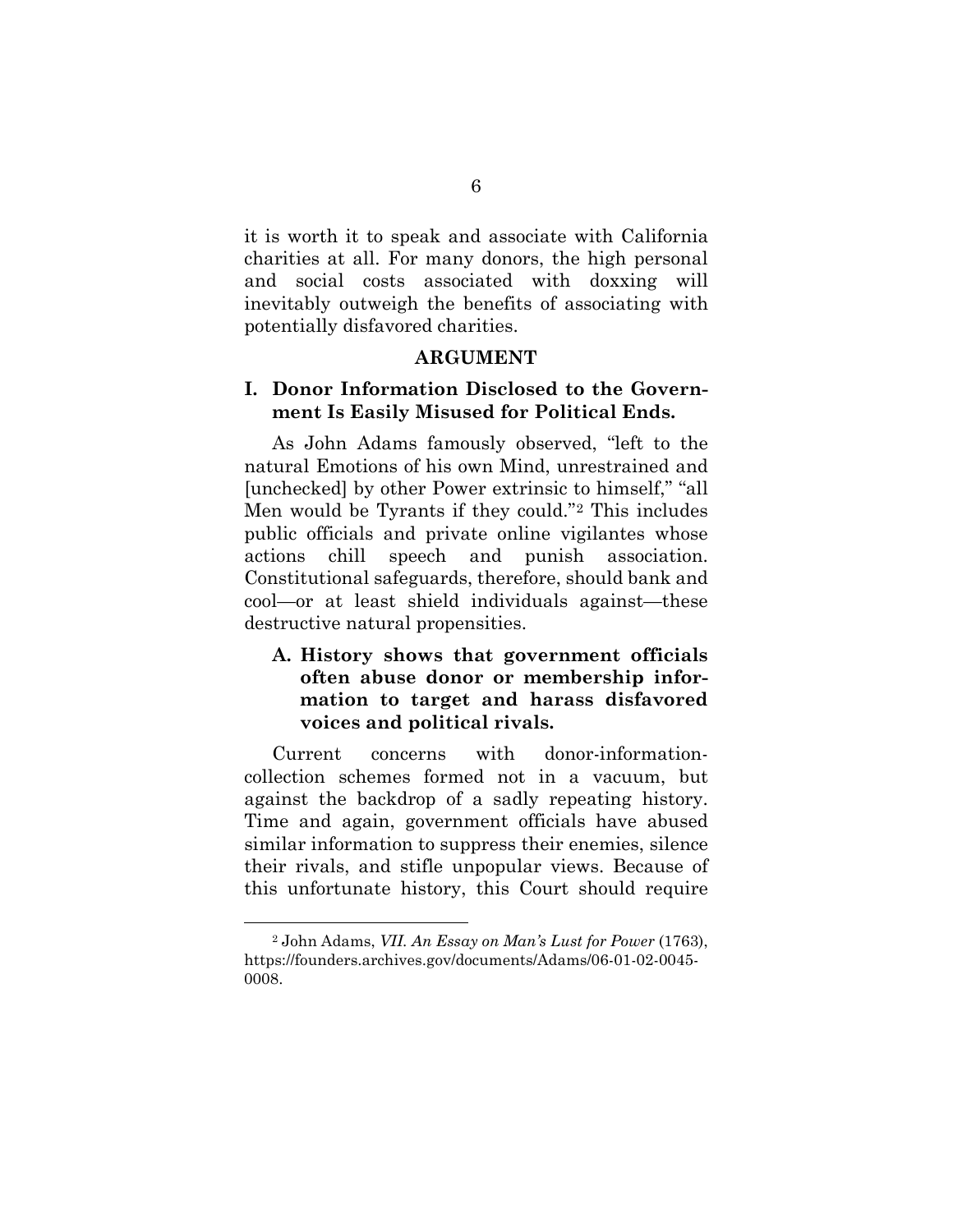lower courts to subject such laws to genuinely exacting scrutiny, both facially and as applied.

1. *NAACP* v. *Alabama* ex rel. *Patterson*, 357 U.S. 449 (1958) provides a clear example of such abuse. There, Alabama's attorney general sought "the names and addresses of all [of the NAACP's] Alabama members and agents." *Id.* at 451. Detecting the obvious ruse, this Court acknowledged that, at trial, the NAACP irrefutably proved "that, on past occasions, revelation of the identity of its rank-and-file members \*\*\* exposed [them] to economic reprisal, loss of employment, threat of physical coercion, and other manifestations of public hostility." *Id.* at 462.

Based on that history, the Court held that, by requiring the NAACP to disclose its membership lists, Alabama threatened to undermine "the right of the members to pursue their lawful private interests privately and to associate freely with others[.]" *Id.* at 466; see also *Brown* v. *Socialist Workers '74 Campaign Comm. (Ohio)*, 459 U.S. 87, 88, 99-101 (1982) (disclosure law unconstitutional because it threated to subject campaign contributors to "threats, harassment, and reprisals"). And the Court therefore invalidated the disclosure requirement.

2. Other examples of government officials—at all levels—abusing membership disclosure in a bid to suppress free speech and association are legion.

During the McCarthy-led "Red Scare," the government targeted alleged communists and others assumed to be sympathetic to them—or often, persons who simply were opposed to the Senator's political views. Through the Subversive Activities Control Act,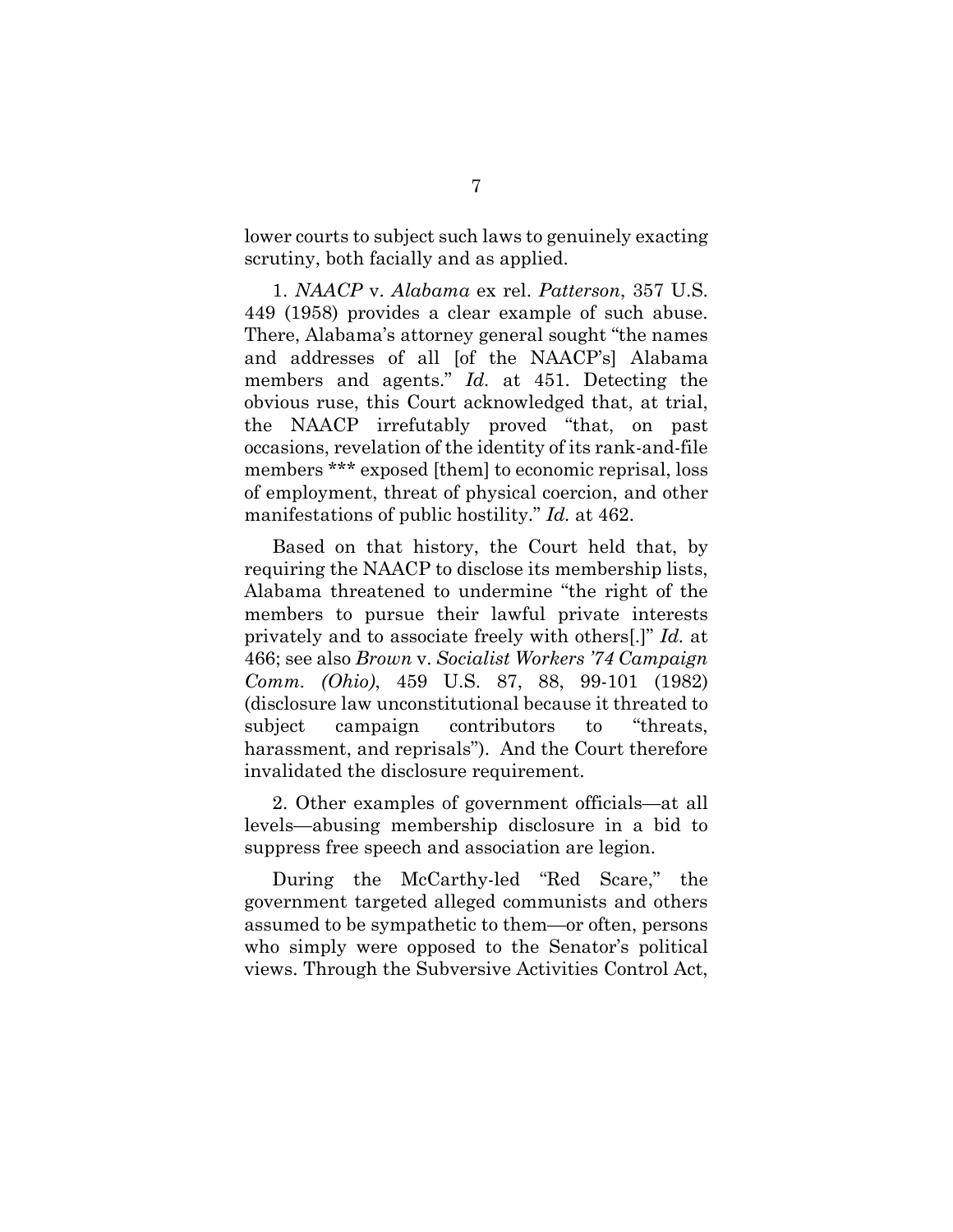"Communist-action organizations" were forced to register with the Attorney General. *Communist Party of U.S*. v. *Subversive Activities Control Bd*., 367 U.S. 1, 4, 8 (1961). Suspected organizations and their members were subject to stringent penalties as the government sought whatever information it could find about their members. *United States* v. *Robel*, 389 U.S. 258, 260-263 (1967) (members unable to apply for a passport or work at defense facilities). Paradoxically, resisting being listed as a communist-action organization increased the likelihood that an organization would be so branded. *Subversive Activities Control Bd.*, 367 U.S. at 14. When faced with the realities of these regimes, this Court had no difficulty finding that the assumption of "guilt by [actual or suspected] association alone" hindered "the exercise of First Amendment rights." *Robel*, 389 U.S. at 265.

Similarly, when faced with an Arkansas statute requiring a teacher to disclose "every organization to which he has belonged or regularly contributed within the preceding five years," this Court reached the same conclusion. *Shelton* v. *Tucker*, 364 U.S. 479, 480 (1960). Citing "the pressure upon a teacher to avoid any ties which might displease those who control his professional destiny," this Court held the disclosure policy unconstitutional. *Id.* at 486. Although Arkansas no doubt had a "legitimate" general interest in the "fitness and competency of its teachers," its "comprehensive interference with associational freedom" went "far beyond what might be justified" to further that interest. *Id.* at 490.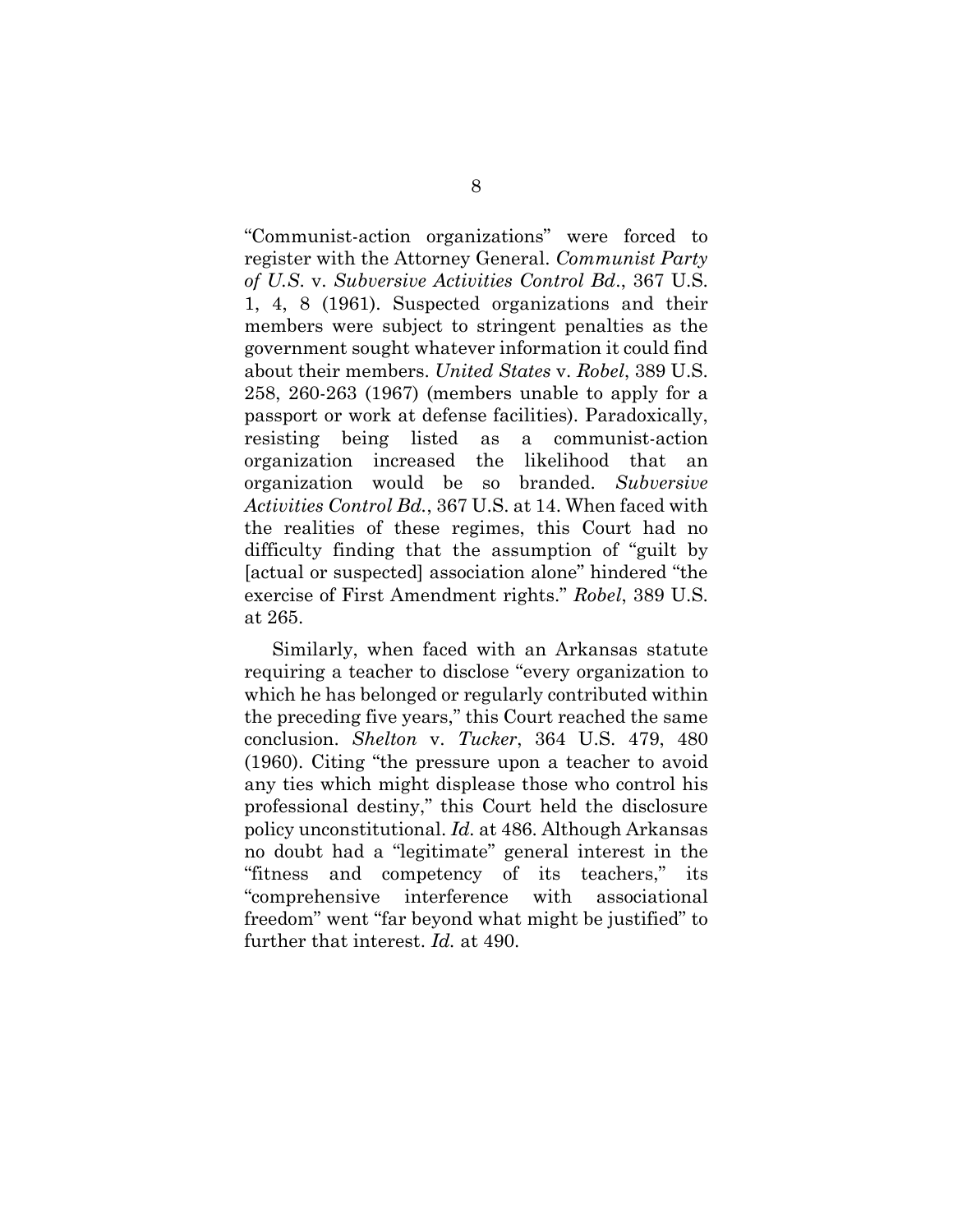3. Tax records have also regularly been used by government officials to identify and harass individuals on their "enemies list."

Richard Nixon, for example, was so notorious for using non-public IRS information to root out and punish his enemies that it became the impetus behind the House Judiciary Committee's second article of impeachment. The article alleged that Nixon "personally and through his subordinates and agents" sought from the IRS "confidential information" to "cause \*\*\* audits or other income tax investigations to be initiated or conducted in a discriminatory manner."[3](#page-16-0)

The use of tax records to suppress or harass political opponents and personal enemies did not start or end with Nixon. President Franklin D. Roosevelt "may have been the originator of the concept of employing the [IRS] as a weapon of political retribution."[4](#page-16-1) When expedient, Roosevelt targeted "his opponents and friends" alike through the IRS, such as when he famously targeted his political rival, Senator Huey Long.[5](#page-16-2) Under FDR's direction, Treasury Secretary Henry Morgenthau dispatched dozens of IRS agents to Louisiana to investigate Long up until

<span id="page-16-0"></span><sup>3</sup> Lewis Deschler, 3 *Deschler's Precedents of the House of Representatives* ch. 14, §15.13, [https://www.govinfo.gov/](https://www.govinfo.gov/content/pkg/GPO-HPREC-DESCHLERS-V3/html/GPO-HPREC-DESCHLERS-V3-5-5-2.htm) [content/pkg/GPO-HPRECDESCHLERSV3/pdf/GPO-HPREC-](https://www.govinfo.gov/content/pkg/GPO-HPREC-DESCHLERS-V3/html/GPO-HPREC-DESCHLERS-V3-5-5-2.htm)[DESCHLERS-V3-5-5-2.pdf.](https://www.govinfo.gov/content/pkg/GPO-HPREC-DESCHLERS-V3/html/GPO-HPREC-DESCHLERS-V3-5-5-2.htm)

<span id="page-16-1"></span><sup>4</sup> Burton W. Folsom Jr., *New Deal Or Raw Deal?: How FDR's Economic Legacy Has Damaged America* 146-147 (2014).

<span id="page-16-2"></span><sup>5</sup> Elliott Roosevelt and James Brough, *A Rendezvous With Destiny: The Roosevelts Of The White House* 102 (1975).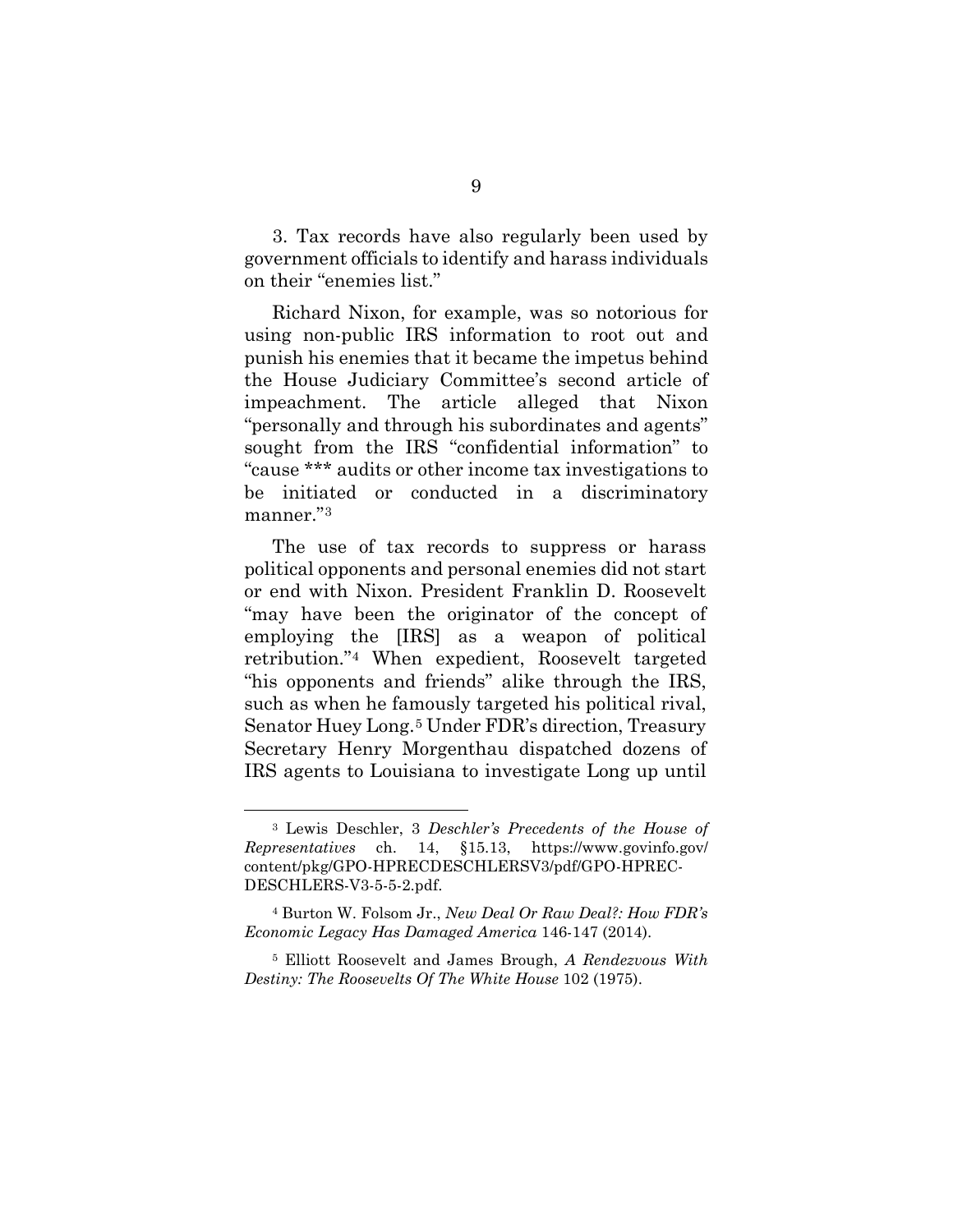Long's assassination in 1935.[6](#page-17-0) Likewise, President John F. Kennedy and Attorney General Robert F. Kennedy targeted right-wing organizations by utilizing the IRS to discredit them and undercut their sources of support.[7](#page-17-1)

These glaring abuses eventually led Congress to subject the IRS to stricter laws and limitations to minimize the dangers to privacy and free association.[8](#page-17-2) These laws acknowledged "serious abuses of the rights" of past taxpayers and that "the potential for abuse *necessarily* exists in any situation in which returns and return information are disclosed." S. Rep. 94-938 at 345, 1976 U.S.C.C.A.N. 3438, 3775 (emphasis added). Congress thus created "definitive rules relating to the confidentiality of tax returns" and "strictly limit[ed] disclosure of information." *Id*. at 19, 1976 U.S.C.A.A.N. at 3455.

These very laws exemplify the types of less restrictive means that help ensure tax information is collected and used only for important but limited purposes, disclosed only to those advancing those narrow purposes, and protected by substantial measures to enforce such First-Amendment-

<sup>6</sup> Folsom, *supra* n.4, at 149-150.

<span id="page-17-1"></span><span id="page-17-0"></span><sup>7</sup> John A. Andrew III, *Power to Destroy: The Political Uses of the IRS from Kennedy to Nixon* 19-27 (2002).

<span id="page-17-2"></span><sup>8</sup> 26 U.S.C. §6103 (governing the confidentiality of tax returns and imposing penalties for unauthorized use and disclosure); 26 U.S.C. §6104(d)(1)(A)(i), (3)(A); Matthew A. Melone, *A Leg to Stand On: Is There A Legal And Prudential Solution To The Problem Of Taxpayer Standing In The Federal Tax Context?*, 9 Pitt. Tax Rev. 97, 146 n.282 (2012) (describing changes to the tax code "in the aftermath of the Watergate scandal").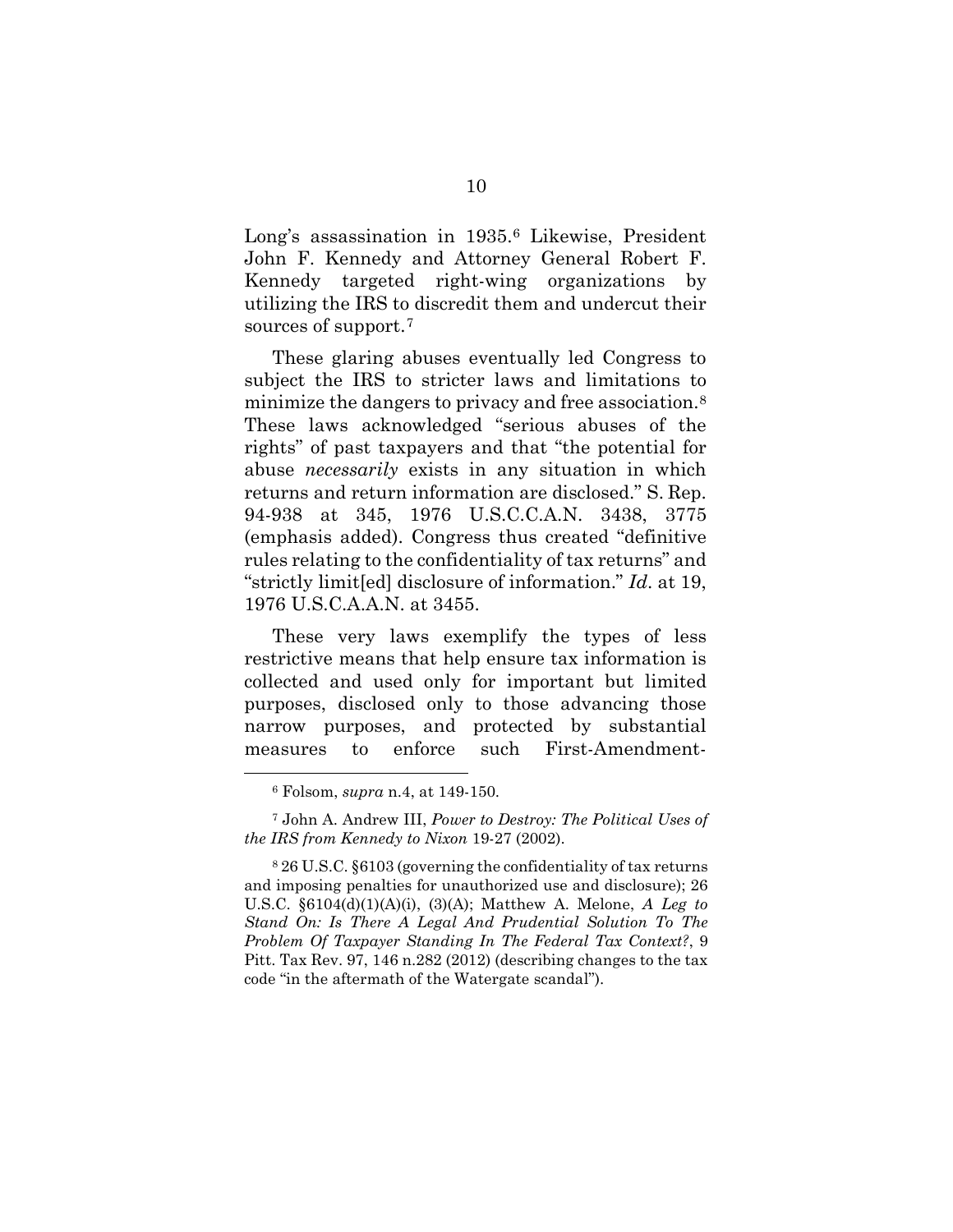protective safeguards. California, by contrast, seeks an end-run around those very safeguards, demanding disclosure of sensitive information contained in IRS filings without any genuine need or use for such information, and eschewing the hard-won protections for such information adopted at the federal level.

Nixon's, Roosevelt's, and Kennedy's egregious (though commonplace) conduct show that the abuse of confidential information is a bipartisan practice. But they are not the only Presidents who have employed dubious means to harm rivals.[9](#page-18-0) Nor is this type of behavior used by the President alone. At all levels, government officials' tendency to abuse power "has been the rule, not the exception."[10](#page-18-1) And given the evidence in this case, Pet. Br. (No. 19-251) at 9, 51, it appears that some state government officials see

<span id="page-18-0"></span><sup>9</sup> See, *e.g.*, Steve Usdin, *When the CIA Infiltrated a Presidential Campaign*, Politico (May 22, 2018), [https://www.politico.com/magazine/story/2018/05/22/cia-fbi-spy](https://www.politico.com/magazine/story/2018/05/22/cia-fbi-spy-presidential-campaign-trump-goldwater-218415/)[presidential-campaign-trump-goldwater-218415/](https://www.politico.com/magazine/story/2018/05/22/cia-fbi-spy-presidential-campaign-trump-goldwater-218415/) (describing how President Lyndon B. Johnson used CIA resources to infiltrate Berry Goldwater's campaign).

<span id="page-18-1"></span><sup>10</sup> Tim Murphy, *Shocking IRS Witch Hunt? Actually, It's a Time-Honored Tradition*, Mother Jones (May 14, 2013), [https://www.motherjones.com/politics/2013/05/irs-witch-hunts](https://www.motherjones.com/politics/2013/05/irs-witch-hunts-tea-party-history-mother-jones/)[tea-party-history-mother-jones/;](https://www.motherjones.com/politics/2013/05/irs-witch-hunts-tea-party-history-mother-jones/) Kelly Brewington, *NAACP refuses IRS demand for documents*, The Baltimore Sun (Feb. 1, 2005), [https://www.baltimoresun.com/maryland/bal-te.md.naacp](https://www.baltimoresun.com/maryland/bal-te.md.naacp01feb01-story.html) [01feb01-story.html;](https://www.baltimoresun.com/maryland/bal-te.md.naacp01feb01-story.html) Peter Overby, *IRS Apologizes For Aggressive Scrutiny Of Conservative Groups*, NPR (Oct. 27, 2017), [https://www.npr.org/2017/10/27/560308997/irs-apologizes-for](https://www.npr.org/2017/10/27/560308997/irs-apologizes-for-aggressive-scrutiny-of-conservative-groups)[aggressive-scrutiny-of-conservative-groups](https://www.npr.org/2017/10/27/560308997/irs-apologizes-for-aggressive-scrutiny-of-conservative-groups) (describing how the IRS used "heightened scrutiny and inordinate delays" against conservative groups seeking tax exempt status).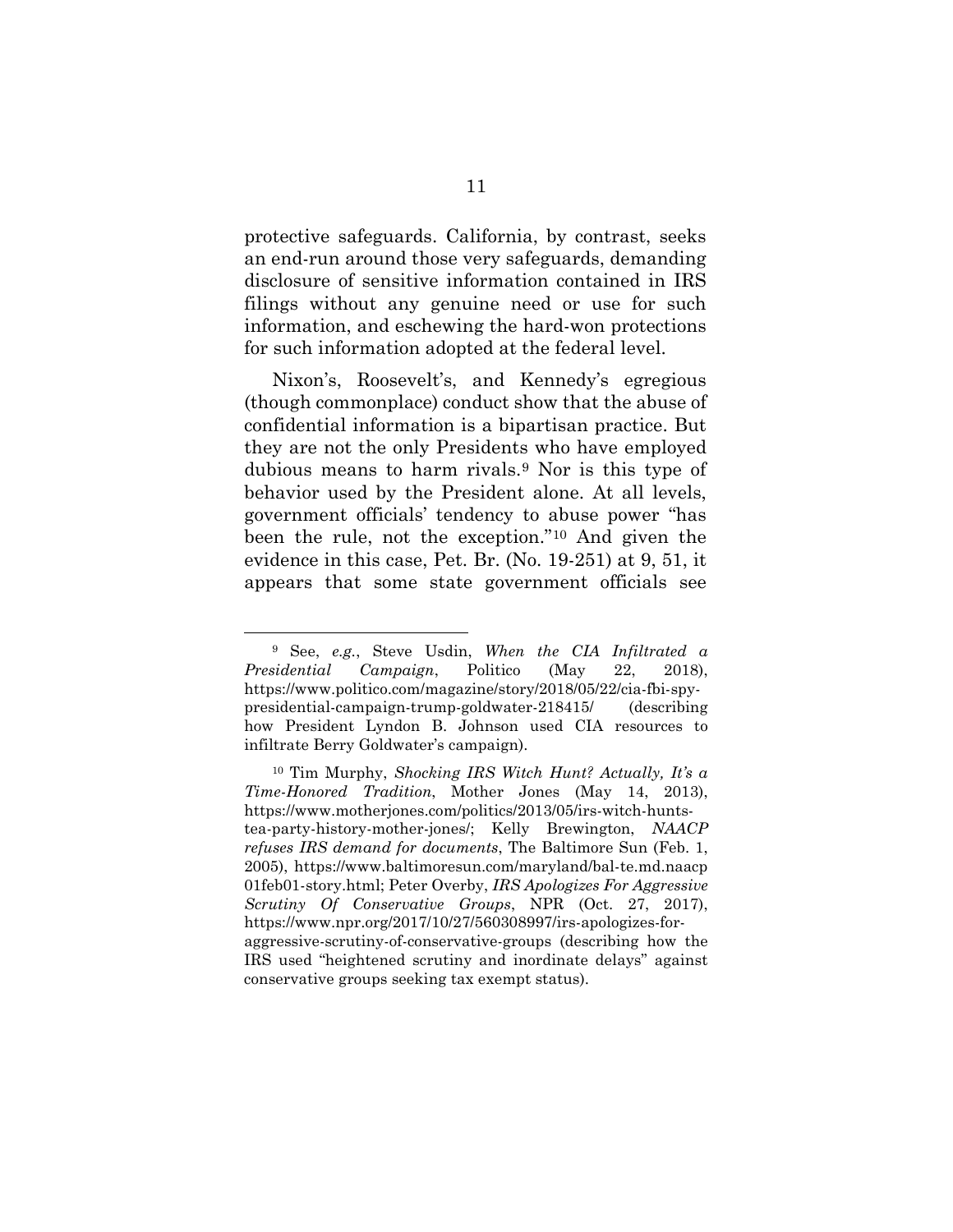Nixon's misuse of tax information as a model to emulate rather than to avoid.

These are just a few examples among many that reveal an all-too-common tendency for government officials to identify and target potential opponents and ideological adversaries. Because of the unfortunate, repeated governmental abuse of sensitive information in government databases, Petitioners and others have ample cause to fear California's disclosure regime.

#### <span id="page-19-0"></span>**B. The risk of such misuse chills protected speech.**

While such disclosure regimes may not chill speech directly, they do chill association, which amounts to the same thing. Indeed, this Court has long recognized the close connection between the freedoms of speech and association. As the Court put it in *NAACP* v. *Alabama*, 357 U.S. at 460, it is "beyond debate that freedom to engage in association for the advancement of beliefs and ideas is an inseparable aspect of the 'liberty' assured by the Due Process Clause of the Fourteenth Amendment, which embraces freedom of speech." *Ibid*. Whatever the reason that people associate—whether for social, cultural, political, or religious reasons—protecting those rights is an essential function of this Court. *Ibid*. And even seemingly neutral laws can chill these fundamental liberties without adequate justification or tailoring, thereby violating the First Amendment. *Id.* at 460- 461.

For example, when Alabama attempted to force the NAACP to reveal its members' names and addresses, the NAACP refused to comply for precisely this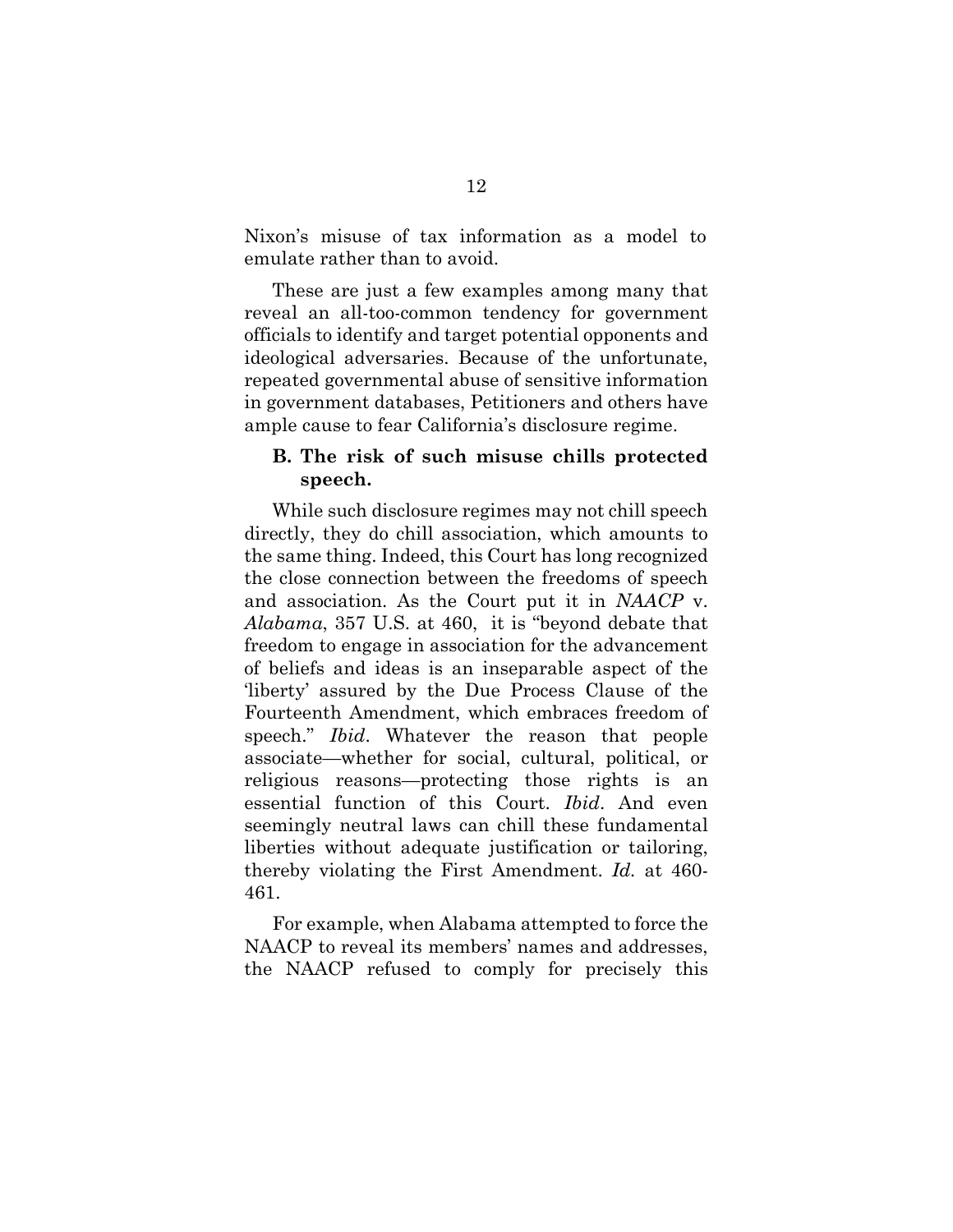reason. *Id*. at 451, 460. Upholding that refusal, this Court reasoned that the "indispensable liberties" of "speech, press, or association" make it crucial that possible infringement be closely scrutinized even when infringement is unintended. *Id.* at 461. Accordingly, the Court held that any legislation that "would have the practical effect of discouraging the exercise of constitutionally protected political rights" is extremely concerning. *Ibid.* (cleaned up).

Because of the well-known and often statesupported oppression NAACP members had experienced, this Court acknowledged that Alabama NAACP members could not fully exercise their First Amendment rights if the organization was forced to disclose their identities to the state. *NAACP*, 357 U.S. at 462-463. Holding otherwise could have had dire consequences for the organization—some members, facing harassment and abuse from a discriminatory government, may well have withdrawn from membership; others may have decided to never join. *Ibid*. This Court agreed and struck down Alabama's disclosure requirement.

During the McCarthy era, this Court further developed the chilling-effect doctrine in a series of cases involving regulations and legislation designed to inhibit suspected communists from advocating their ideas. In *Lamont* v. *Postmaster General*, 381 U.S. 301, 303 (1965), this Court held unconstitutional a statute that required the Post Office to detain and destroy any unsealed mail, from foreign countries, suspected of containing communist propaganda. The statute allowed an exception if an individual indicated to the Post Office a desire to receive such mail. *Id.* at 302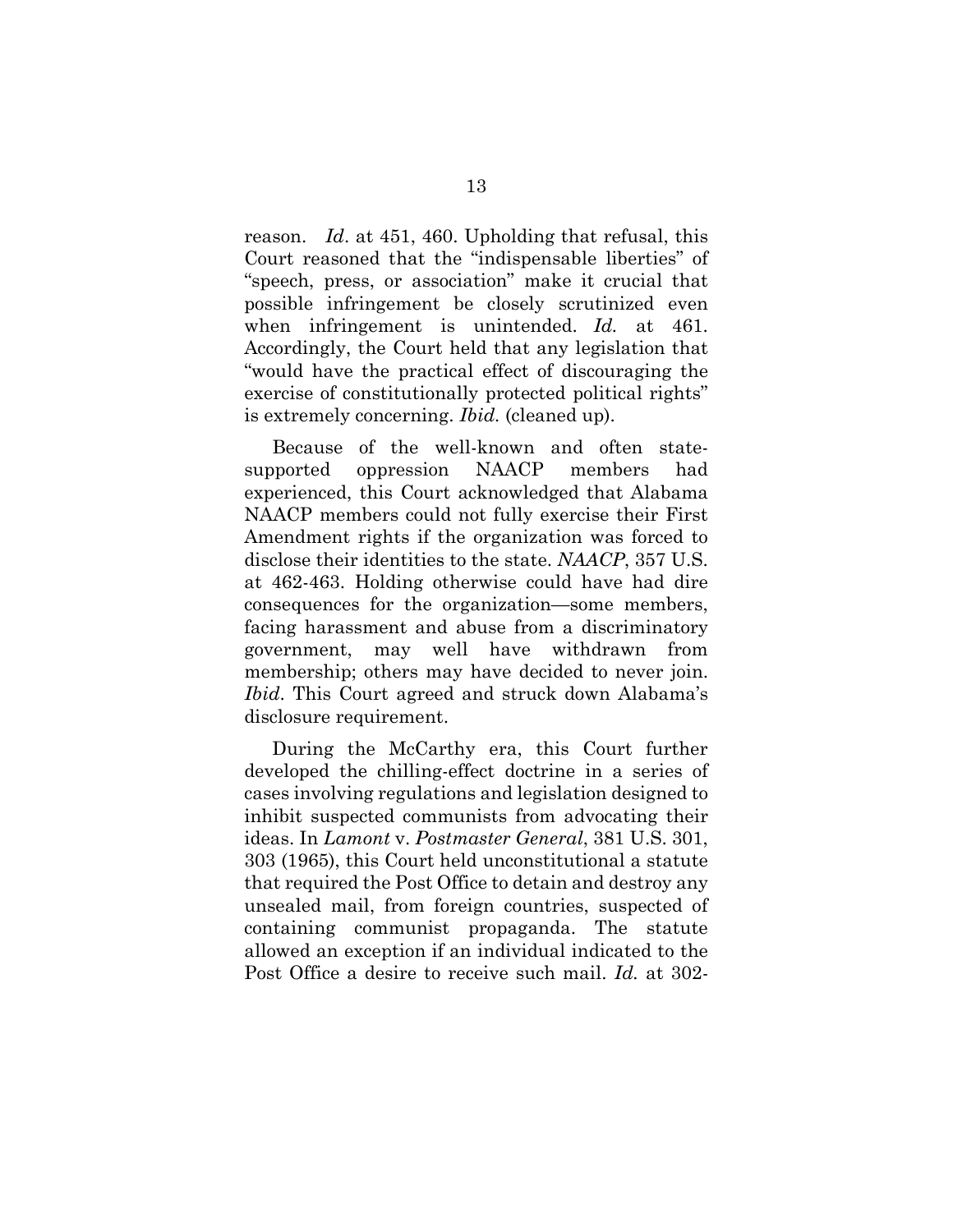304. This Court found that exception was "almost certain to have a deterrent effect," and that it was "at war with the uninhibited, robust, and wide-open debate and discussion that are contemplated by the First Amendment." *Id*. at 307 (cleaned up).

Similarly, in *Dombrowski* v. *Pfister*, 380 U.S. 479, 492-493 (1965), decided the same year as *Lamont*, this Court examined a Louisiana law that required civil rights groups to register as communist-front organizations. When a group refused, its leaders were arrested and threatened with prosecution. *Id.* at 487- 488. They convincingly explained "the chilling effect on free expression of prosecutions initiated and threatened." *Id*. at 487. Ultimately, this Court deemed the statute too broad, recognizing that it threatened to "create[] a 'danger zone' within which protected expression may be inhibited." *Id*. at 494. The Court ruled that, even if potential prosecutions were futile, they nevertheless threatened to chill protected speech. *Ibid*.[11](#page-21-0) 

The backdrop of history, combined with this wide array of cases, validates this Court's long-standing and well-founded concern with legislation and

<span id="page-21-0"></span><sup>11</sup> Even where groups are compelled to disclose non-personal and less sensitive information, the potential for chilling speech and association has rendered a disclosure law unconstitutional. In *Riley* v. *Nat'l Fed'n of the Blind of N.C.*, 487 U.S. 781 (1988), this Court held unconstitutional a law requiring professional fundraisers to disclose certain fundraising and spending data to potential donors. That requirement violated the First Amendment because its "predictable result" was that professional fundraisers would either "quit the State or refrain from engaging in solicitations that result in an unfavorable disclosure." *Id*. at 800.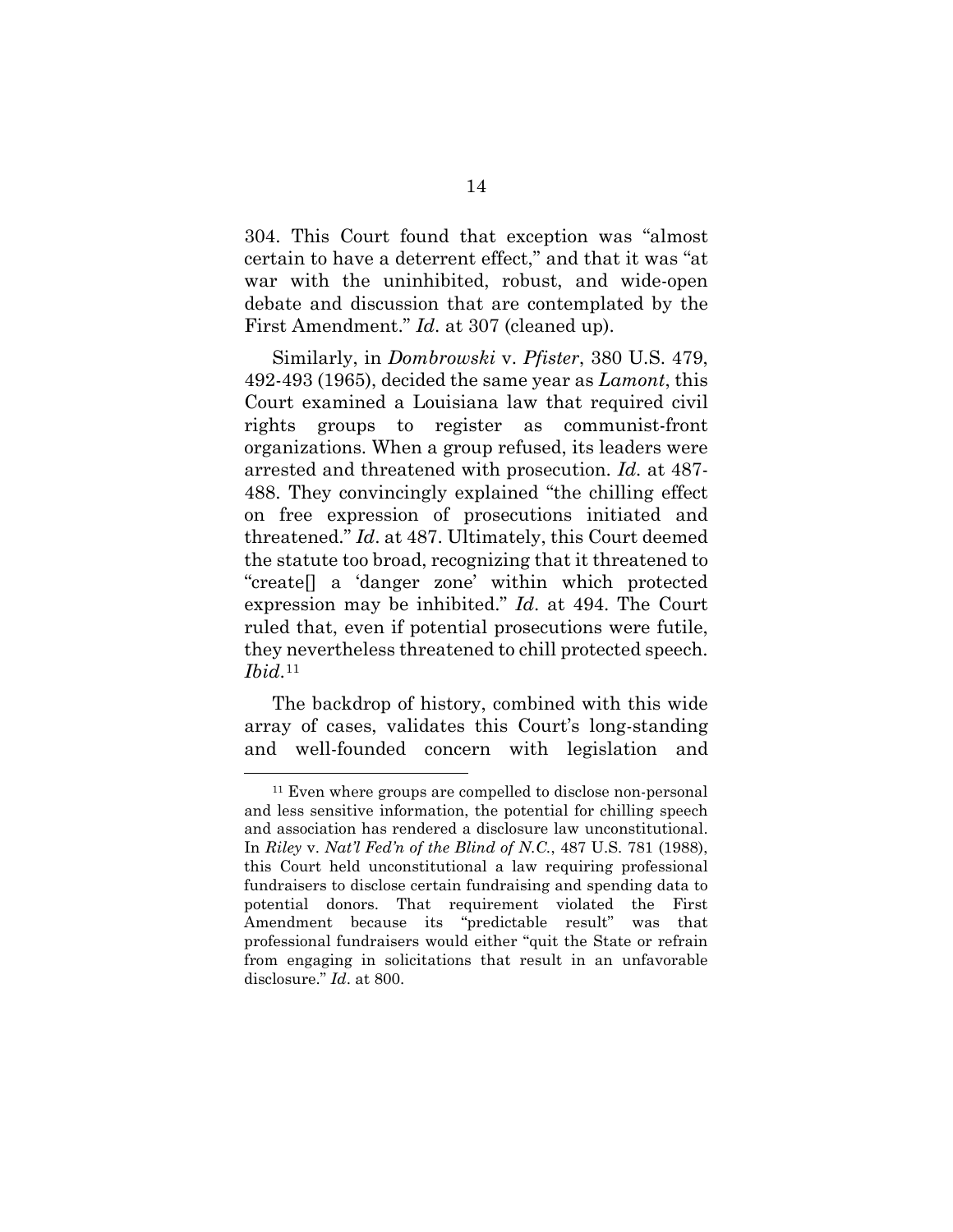regulations that have even the potential to chill free speech and association through threatened government misuse of disclosed information. Congress' decades-old finding that "the potential for abuse *necessarily* exists in any situation in which returns and return information are disclosed," S. Rep. 94-938, 345, 1976 U.S.C.C.A.N. at 3775, applies as much or more at the State level, and has only gained more empirical support over time. That risk compels exacting First Amendment scrutiny of all such disclosure requirements.

## <span id="page-22-0"></span>**II. Compiling Donor Information in Government Hands Makes It Vulnerable to Public Disclosure that Would Subject Donors to Significant Harms Like Doxxing.**

In addition to the threat of government misuse of private information to target disfavored groups, speech and association also can be chilled by the intentional or unintentional release of such private information gathered by the government. While this danger has long existed in various forms—in *NAACP*, much of the threat was from the State disclosing to hostile private parties the names of NAACP members—the more modern version of this phenomenon is called "doxxing."

1. Doxxing, which emerged from online hacking culture, is the process of "obtaining and posting private documents about an individual, usually a rival or enemy."[12](#page-22-1) Sometimes referred to as "online

<span id="page-22-1"></span><sup>12</sup> Nellie Bowles, *How 'Doxxing' Became a Mainstream Tool in the Culture Wars*, N.Y. Times (Aug. 30, 2017),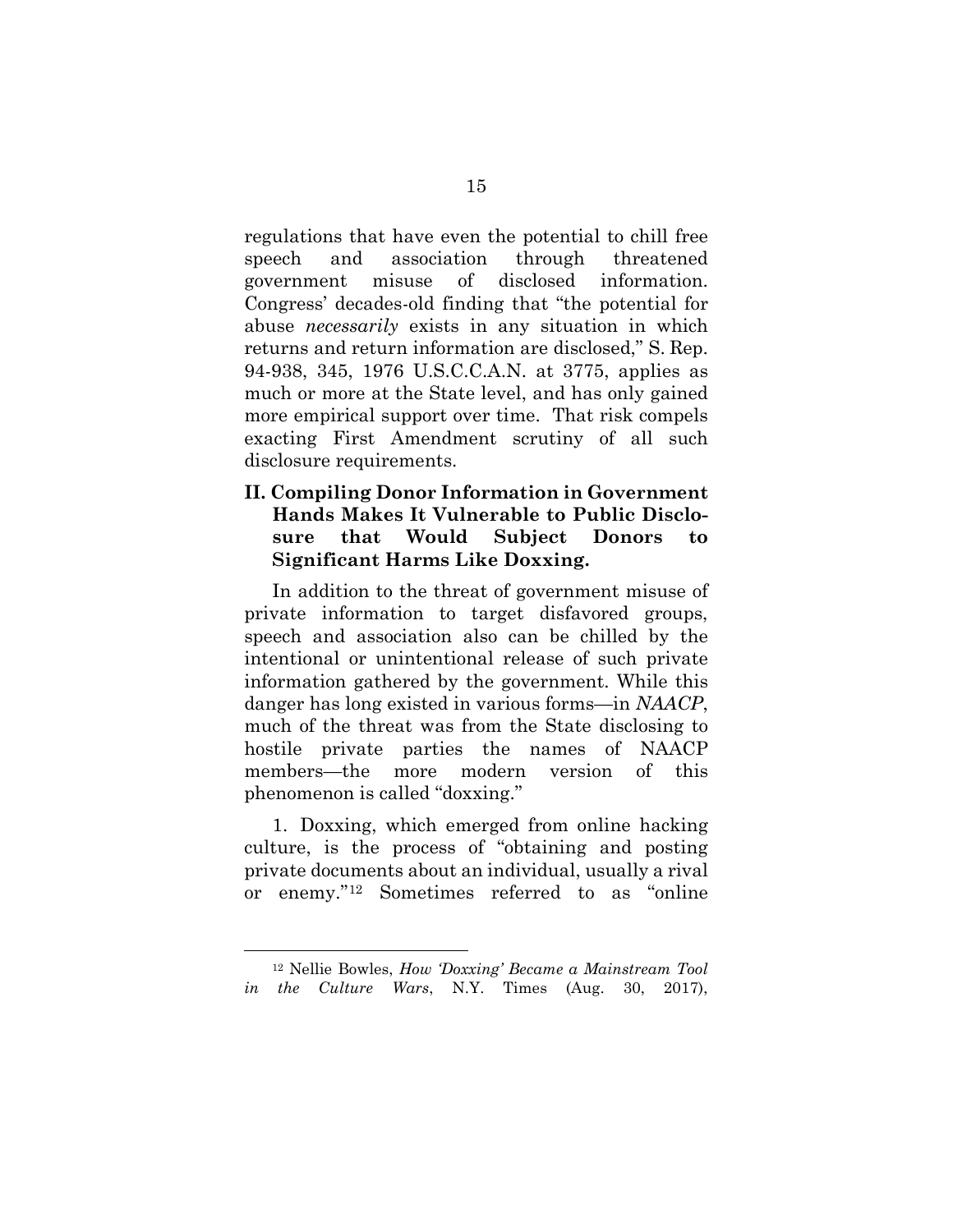vigilantism," doxxing often occurs as people feel the need to impose justice on those with whom they disagree through online and sometimes physical harassment.[13](#page-23-0) Internet trolls and even average internet users can unravel clues to identify a person, release that information to the public (usually through social media), and then encourage others to harass or stalk that person. In extreme cases, doxxers have used the personal identifying information of another to call a SWAT team to that person's house under false pretenses. At least once, that process resulted in a person's death.[14](#page-23-1) With time, doxxing has evolved from a tool of sophisticated hackers into a mainstream tactic for fighting the current political and culture wars.[15](#page-23-2)

In an era where nearly everyone is online, the risk of doxxing is enormous. Calls to dox government employees (such as Immigration and Customs Enforcement agents, state and local elections officials, and judges, among others),  $16$  journalists, and even

<span id="page-23-0"></span>[https://www.nytimes.com/2017/08/30/technology/doxxing](https://www.nytimes.com/2017/08/30/technology/doxxing-protests.html)[protests.html.](https://www.nytimes.com/2017/08/30/technology/doxxing-protests.html)

<sup>13</sup> *Ibid.*

<span id="page-23-1"></span><sup>14</sup> Emma Grey Ellis, *Swatting Is a Deadly Problem—Here's the Solution*, Wired (Aug. 22, 2019, 7:00 AM), [https://www.wired.com/story/how-to-stop-swatting-before-it](https://www.wired.com/story/how-to-stop-swatting-before-it-happens-seattle/)[happens-seattle/](https://www.wired.com/story/how-to-stop-swatting-before-it-happens-seattle/) (listing examples of false reports designed to trigger a SWAT Team response against a disfavored innocent individual).

<sup>15</sup> Bowles, *supra* n.12*.*

<span id="page-23-3"></span><span id="page-23-2"></span><sup>16</sup> Vegas Tenold, *To Doxx a Racist*, The New Republic (Jul. 26, 2018),<https://newrepublic.com/article/150159/doxx-racist>*.*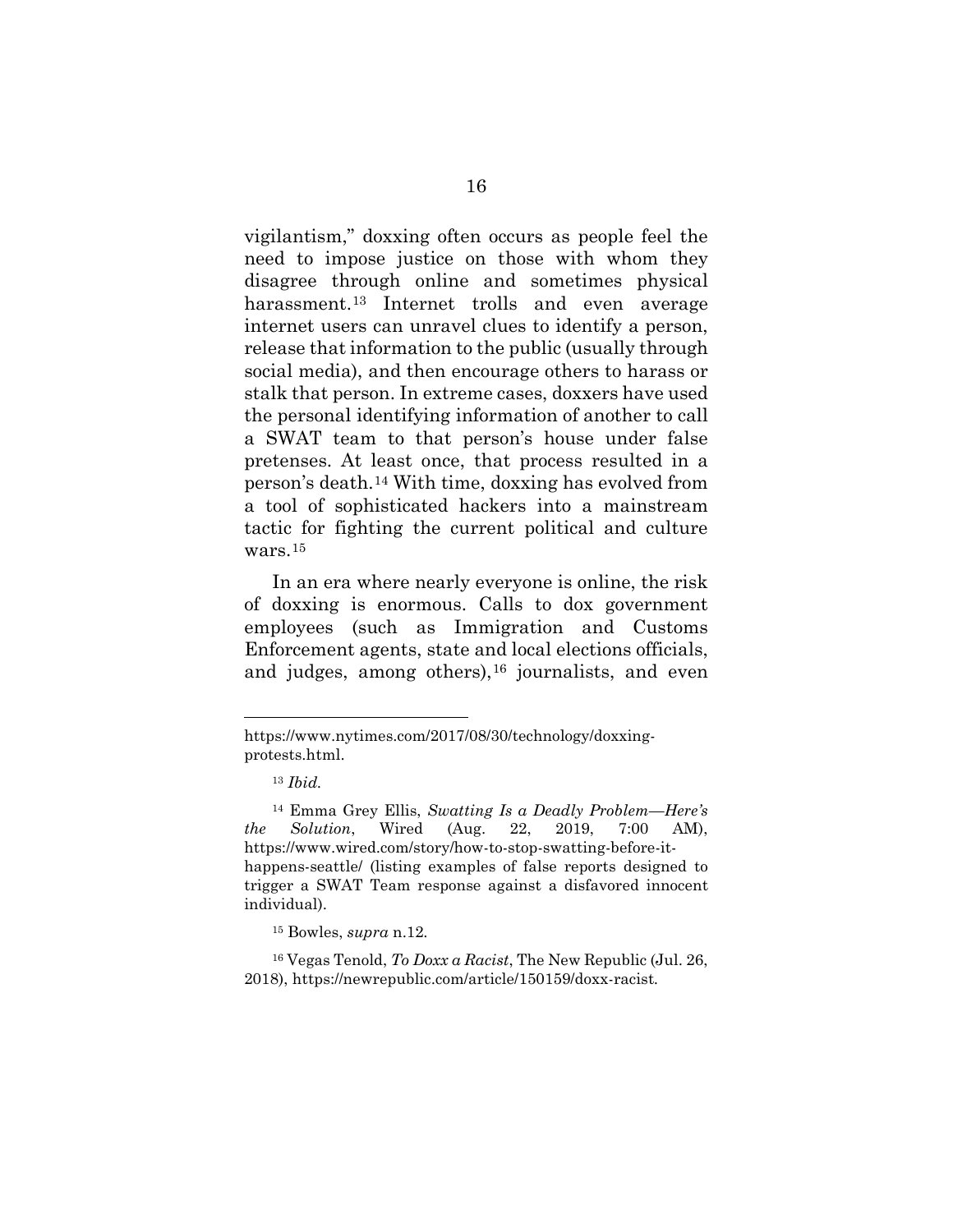online gamers are common and often destructive. And such calls are by no means limited to noxious targets that may command little sympathy: Recent studies show that cyber-harassment disproportionately affects women and minority populations.[17](#page-24-0)

2. Indeed, people of all political views are at risk of doxxing. On one side, for example, supporters of California's ballot initiative Proposition 8—a constitutional amendment making only traditional marriages legal in California—were identified in 2008 in publicly available sources and, as a result, faced extensive harassment.[18](#page-24-1) At the time, California required the disclosure of those who donated \$100 or more to support or oppose ballot measures. It then published the donors' information online, enabling anyone with internet access to see comprehensive donor reports.[19](#page-24-2) With that information readily available, several websites were designed to simplify the identification of Proposition 8 proponents, thereby ensuring that they could be more easily harassed.<sup>[20](#page-24-3)</sup> Those identified from these online sources experienced intimidation, hostility, vandalism, slurs, threats, and actual violence.[21](#page-24-4) Religious houses of worship were

<span id="page-24-0"></span><sup>17</sup> Julia M. MacAllister, *The Doxing Dilemma: Seeking a Remedy for the Malicious Publication of Personal Information*, 85 Fordham L. Rev. 2451, 2459 n.57 (2017).

<span id="page-24-3"></span><span id="page-24-2"></span><span id="page-24-1"></span><sup>18</sup> Thomas Messner, *The Price of Prop 8*, The Heritage Foundation, (Oct. 22, 2009), [https://www.heritage.org/marriage](https://www.heritage.org/marriage-and-family/report/the-price-prop-8)[and-family/report/the-price-prop-8.](https://www.heritage.org/marriage-and-family/report/the-price-prop-8)

<sup>19</sup> *Ibid.*

<sup>20</sup> *Ibid.*

<span id="page-24-4"></span><sup>21</sup> *Ibid.*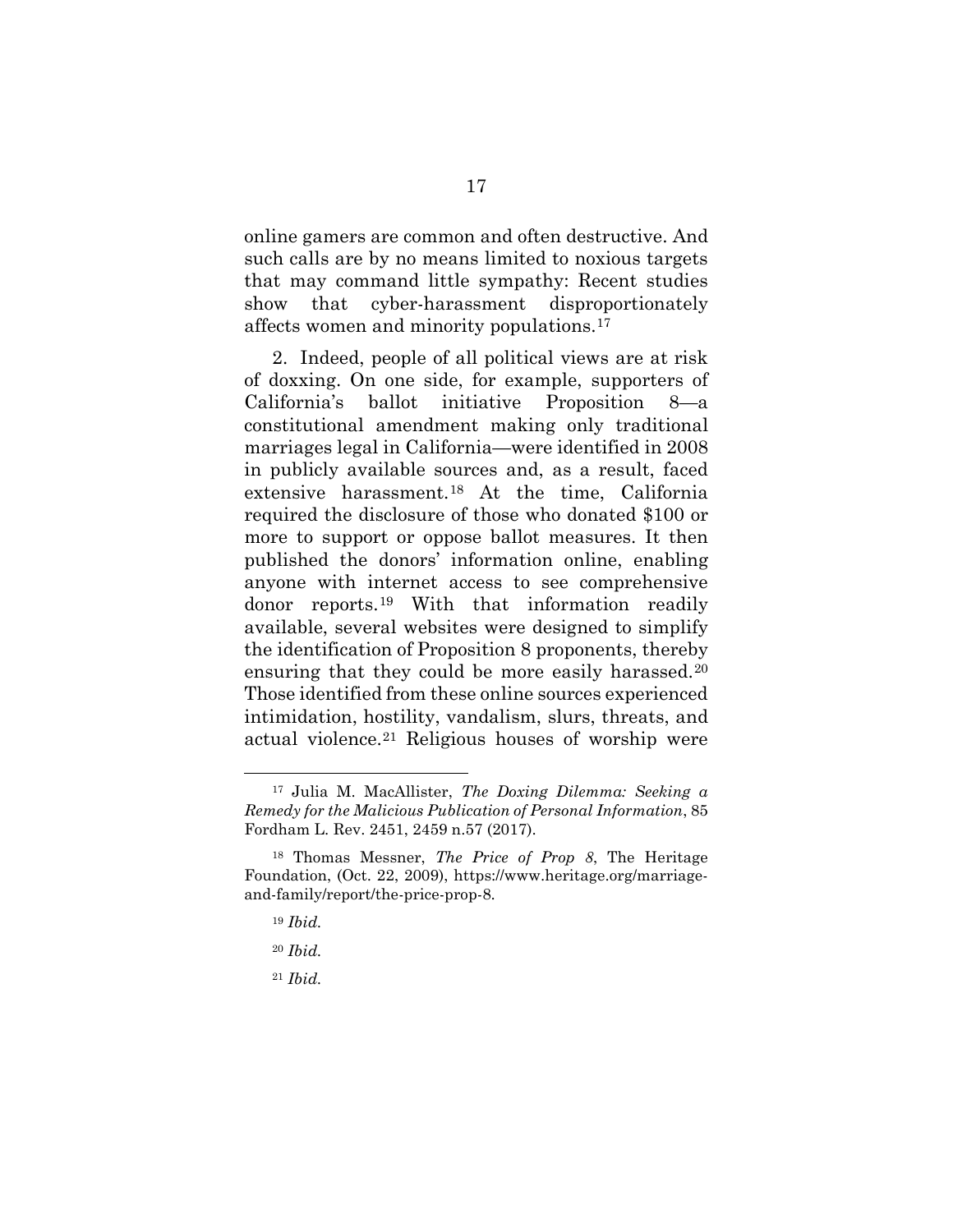egged, toilet-papered, and had their windows smashed.[22](#page-25-0) Some supporters of Proposition 8 received harassing phone calls, emails, and mail, often with vulgar and threatening language.[23](#page-25-1) Members of The Church of Jesus Christ of Latter-day Saints were "systematically targeted" by a doxxing website that focused specifically on Latter-day Saints.[24](#page-25-2) Similarly, one threat promised that anyone identified as a Prop 8 supporter was in danger of "being shot or firebombed."[25](#page-25-3)

Liberal groups are also regularly the targets of doxxing. A website called "The Nuremberg Files" identified roughly 200 abortion providers—together with their personal information, including their "home addresses, phone numbers, and photographs."[26](#page-25-4) Calling these doctors "baby butchers," the site used computer simulations to depict graphic images of the doctors and aborted babies[.27](#page-25-5) Many of the doctors listed on the site reported feelings of fear, with one physician wearing a wig in public to hide her true

<span id="page-25-0"></span><sup>22</sup> *Ibid.*

<sup>23</sup> *Ibid.*

<sup>24</sup> *Ibid.*

<sup>25</sup> *Ibid.*

<span id="page-25-4"></span><span id="page-25-3"></span><span id="page-25-2"></span><span id="page-25-1"></span><sup>26</sup> David S. Cohen & Krysten Connon, *Strikethrough (Fatality)*, Slate (May 21, 2015 3:38 PM), [https://slate.com/news](https://slate.com/news-and-politics/2015/05/neal-horsley-of-nuremberg-files-died-true-threats-case-reconsidered-by-supreme-court-in-elonis.html)[and-politics/2015/05/neal-horsley-of-nuremberg-files-died-true](https://slate.com/news-and-politics/2015/05/neal-horsley-of-nuremberg-files-died-true-threats-case-reconsidered-by-supreme-court-in-elonis.html)[threats-case-reconsidered-by-supreme-court-in-elonis.html.](https://slate.com/news-and-politics/2015/05/neal-horsley-of-nuremberg-files-died-true-threats-case-reconsidered-by-supreme-court-in-elonis.html)

<span id="page-25-5"></span><sup>27</sup> Rene Sanchez, *Abortion Foes' Internet Site on Trial*, Washington Post, (Jan. 15, 1999), [https://www.washingtonpost.com/wp-srv/national/longterm/](https://www.washingtonpost.com/wp-srv/national/longterm/abortviolence/stories/website.htm) [abortviolence/stories/website.htm.](https://www.washingtonpost.com/wp-srv/national/longterm/abortviolence/stories/website.htm)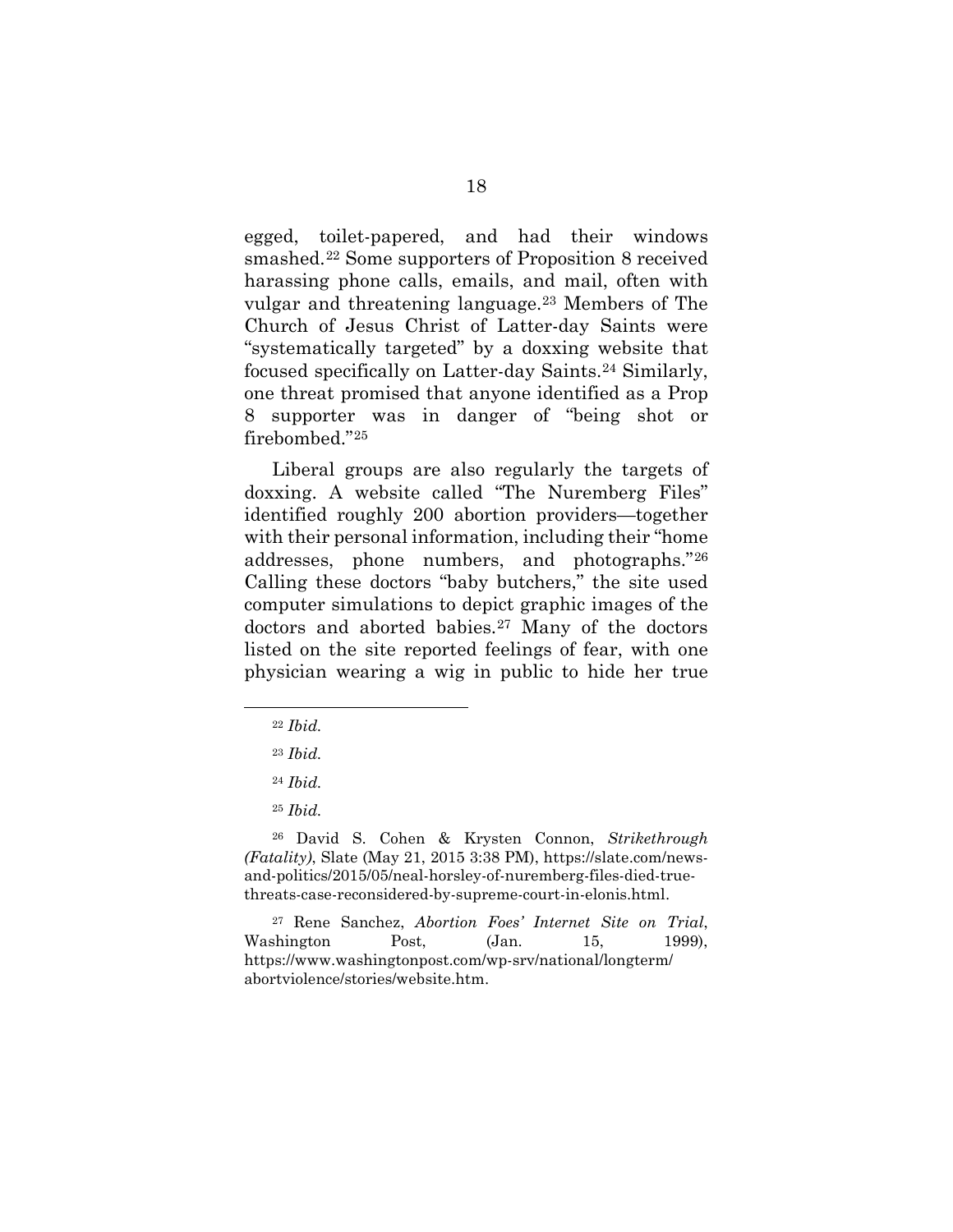identity and another spending thousands of dollars purchasing and installing home security.[28](#page-26-0) The Ninth Circuit eventually found—correctly—that the website constituted a "true threat" to physicians. *Planned Parenthood of Columbia/Willamette, Inc.* v. *Am. Coal. of Life Activists*, 290 F.3d 1058, 1077 (9th Cir. 2002), *as amended* (July 10, 2002).

More recently, supporters of Black Lives Matter protests have also faced doxxing and harassment. Users of the (anti-)social media website 4chan, for example, tried to infiltrate secure channels used by Black Lives Matter activists to "meddle in protesters' online operations."[29](#page-26-1) Throughout the process, they encouraged others to "trawl the [Black Lives Matter] channels for as much personal, identifying, and organizational information as they can about people in the groups."[30](#page-26-2) Once the personal data was collected, they acted swiftly, "post[ing] the phone numbers of volunteers organizing food and water for protesters," and even including the addresses of some homes that they branded as "Antifa safehouses."[31](#page-26-3) 

3. The concern with doxxing is particularly heightened when governments compile sensitive information that matches political, economic, and social association and donations with names and

<sup>28</sup> *Ibid.*

<span id="page-26-3"></span><span id="page-26-2"></span><span id="page-26-1"></span><span id="page-26-0"></span><sup>29</sup> Ali Breland, *Alt-Right Trolls Are Trying to Sabotage Black Lives Matter Chatrooms*, Mother Jones (June 8, 2020), [https://www.motherjones.com/anti-racism-police-protest/2020](https://www.motherjones.com/anti-racism-police-protest/2020/06/black-lives-matter-4chan-telegram/) [/06/black-lives-matter-4chan-telegram/.](https://www.motherjones.com/anti-racism-police-protest/2020/06/black-lives-matter-4chan-telegram/)

<sup>30</sup> *Ibid.*

<sup>31</sup> *Ibid.*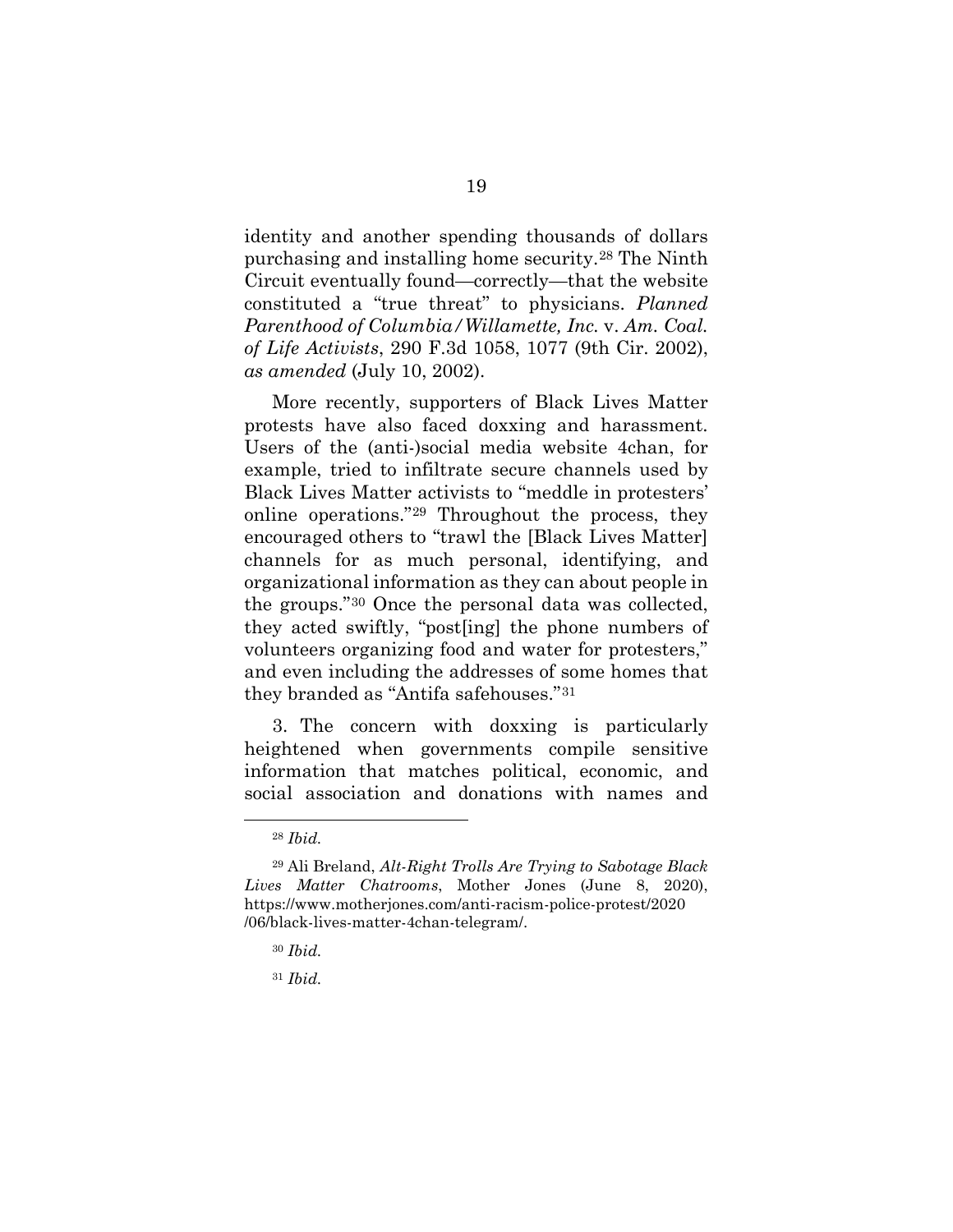addresses of donors who would prefer to keep their associations private. Personal data compiled in a central location increases the risk that the data will be hacked (or leaked) and used for inappropriate purposes. Because charities and other nonprofits represent a range of views, anyone who donates to a California charity will be at risk for such broader disclosure given that hackers and leakers operate across the political spectrum.

As with the fear of government abuse described in Section I, concerns that donor data could be easily hacked or leaked—and then distributed online—are also grounded in experience. As Judge Ikuta noted in dissent in this case, the evidence below showed that "California's computerized registry of charitable corporations was \*\*\* an open door for hackers." Pet.92a (No. 19-251). "[E]very confidential document in the [R]egistry—more than 350,000 confidential documents" including Schedule B donor forms—could be accessed "merely by changing a single digit at the end of the website's URL." Pet.92a. Thankfully the database apparently hasn't yet been hacked, but the risk remains given that Schedule Bs in California, with all the personal donor information they contain, are "effectively available for the taking." Pet.89a. And even apart from external hacking, Petitioner (in No. 19-251) describes situations of supposedly unintentional leaking of Schedule B information collected in California. Pet. Br. at 46.

The fact that California's database is so readily hackable and prone to leaks makes it all the more likely that many donors will opt out of exercising their constitutional rights rather than subject themselves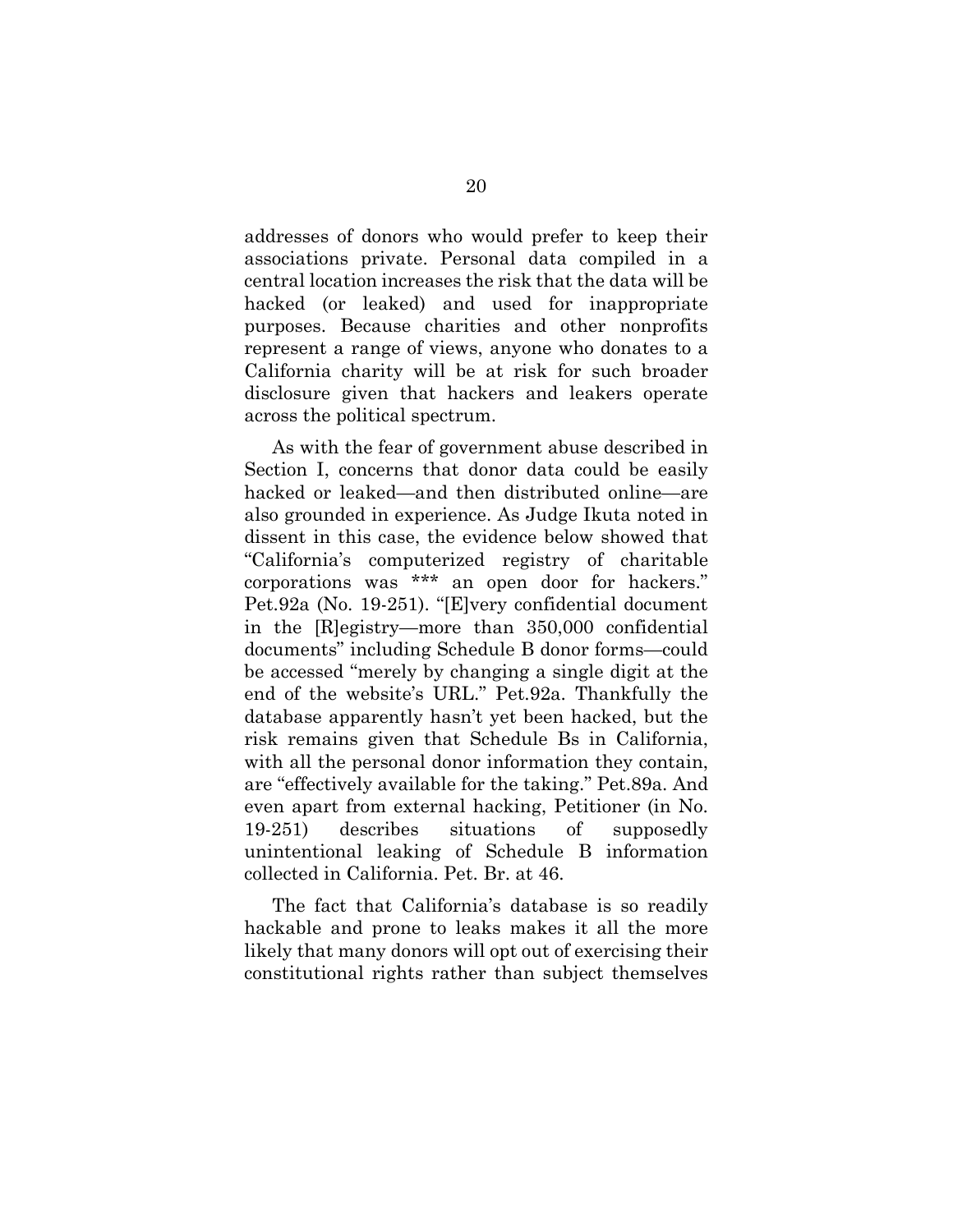to the threats, abuse, hostility, and actual violence that so often accompanies political speech and association. California's donor disclosure scheme makes the risk of speaking out too high.

4. The danger of chilling speech through government misuse of information or private harassment based on hacks or leaks requires rigorous First Amendment scrutiny from the outset when analyzing disclosure requirements. Rather than demand individualized proof of threats, harassment, and actual chilling of speech and association, this Court has accepted the general risk of chilling, deduced from general facts and circumstances, as sufficient to trigger heightened First Amendment scrutiny. See, *e.g., Shelton*, 364 U.S. at 488; *Riley*, 487 U.S. at 800. Only after a statute has survived such scrutiny on its face has this Court concerned itself with individualized proof of a greater or more immediate burden of harassment as a path to an asapplied exception to an otherwise valid law. *E.g., United States* v. *Stevens*, 559 U.S. 460, 473 (2010). But the possibility of such exceptions to otherwise valid measures does not obviate the need for exacting First Amendment scrutiny of a statute or regulation on its face.

For these reasons, *Amici* agree with Petitioners that heightened and exacting scrutiny should apply in a facial challenge and that the disclosure requirements at issue here fail such scrutiny on their face and, if necessary, as applied. Pet. Br. (No. 19-251) at 20-24, 30-49. California's disclosure requirement does not even remotely serve a compelling interest and is grossly overbroad even for the deficient interest